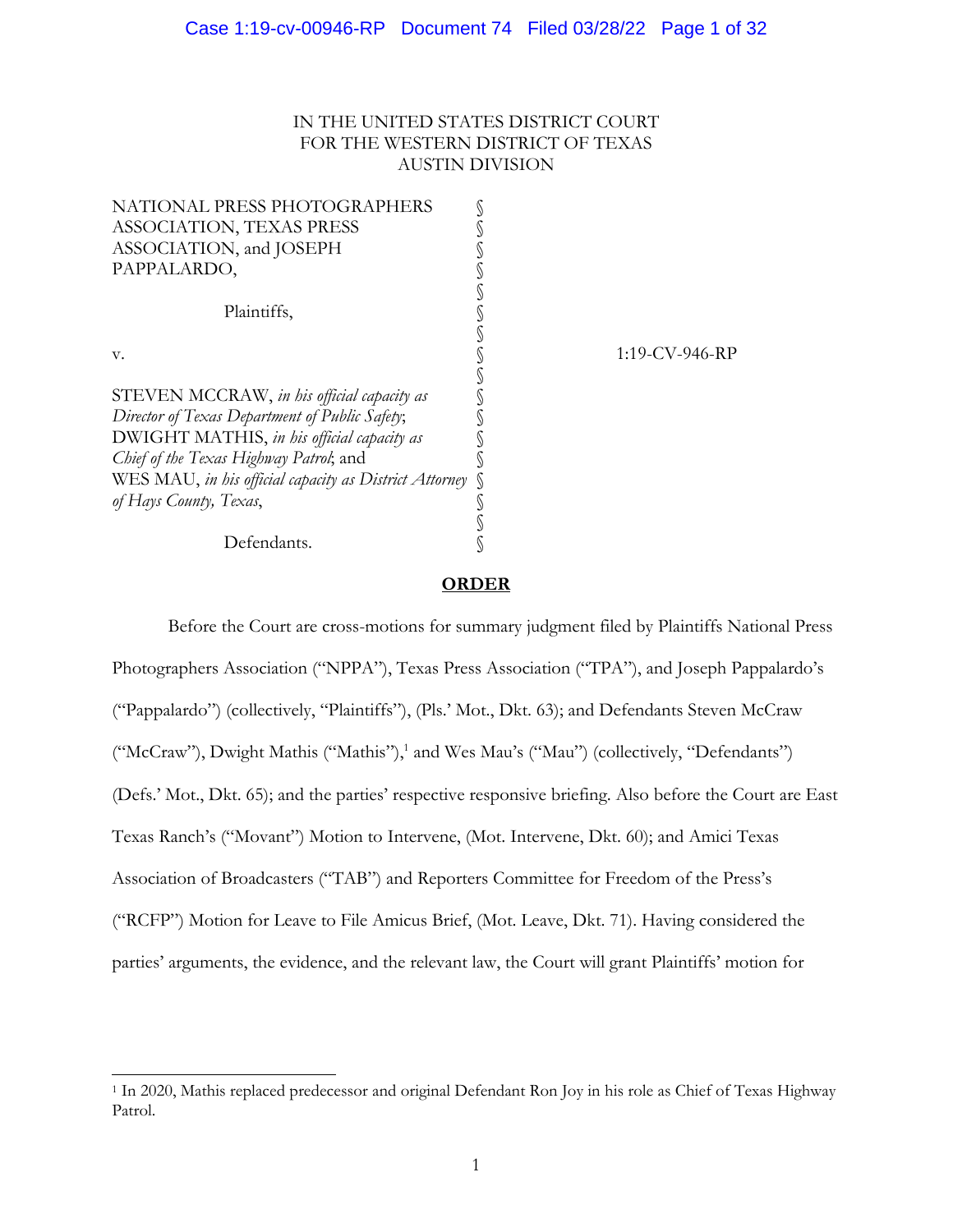# Case 1:19-cv-00946-RP Document 74 Filed 03/28/22 Page 2 of 32

summary judgment, deny Defendants' motion for summary judgment, deny the motion to intervene, and grant the motion for leave to file an amicus brief.

### **I. BACKGROUND**

This case concerns journalists' right under the First Amendment to operate unmanned aerial vehicles ("UAVs"), otherwise known as drones, and publish the resulting images. Plaintiffs challenge the constitutionality of two sets of provisions of Chapter 423 of the Texas Government Code ("Chapter 423"), passed in 2013 and amended in 2015. (Pls.' Mot. Summ. J., Dkt. 63, at 15). Plaintiffs allege that the civil and criminal penalties within the Chapter 423 provisions restrict the First Amendment right to newsgathering and speech and chill Plaintiffs and their members from using UAVs for certain newsgathering activities. (*Id.*).

Texas Government Code Sections 423.002, 423.003, 423.004, and 423.006 (together "Surveillance Provisions") impose civil and criminal penalties on UAV image creation. Section 423.003 imposes criminal and civil penalties by declaring it unlawful to use "an unmanned aircraft to capture an image of an individual or privately owned real property . . . with the intent to conduct surveillance on the individual or property captured in the image." TEX. GOV'T CODE  $\%$  423.003(a). Under Section 423.006, a landowner or tenant may bring a civil action against a person who violates Section 423.003 or 423.004. TEX. GOV'T CODE § 423.006(a). Section 423.002 exempts certain uses of UAVs from liability under the Surveillance Provisions but does not exempt newsgathering. see TEX. GOV'T CODE § 423.002. Exemptions include "professional or scholarly research and development or . . . on behalf of an institution of higher education." TEX. GOV'T CODE  $\S$ 423.002(a)(1). Plaintiffs argue that the Surveillance Provisions are unconstitutionally content- and speaker-based because the exemptions in Section 423.002 prohibit or allow the use of UAVs based on the purpose for which the image was captured, the identity of the person capturing the image, or the content of the image. (Pls.' Mot. Summ. J., Dkt. 63, at 10). Plaintiffs also argue that the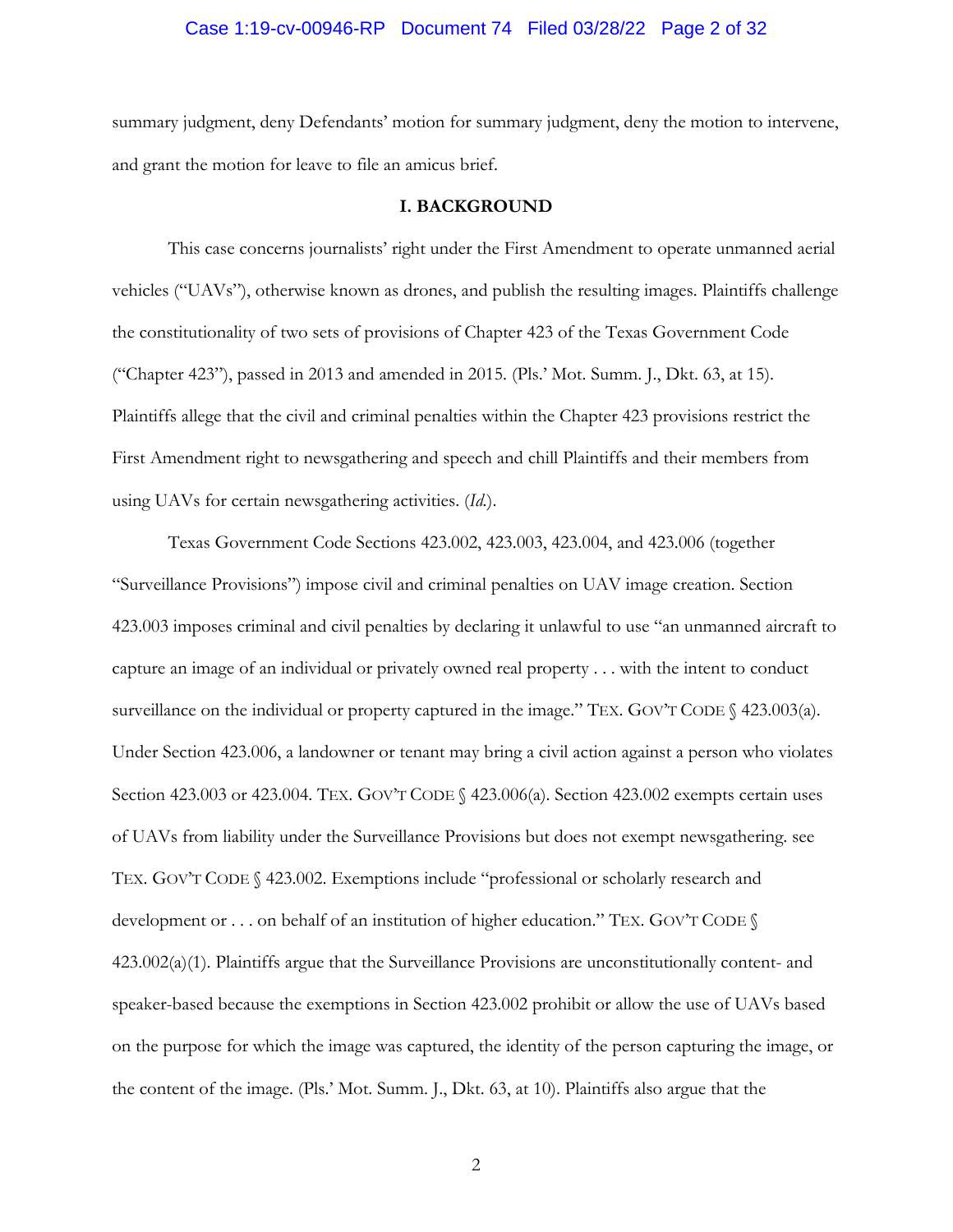# Case 1:19-cv-00946-RP Document 74 Filed 03/28/22 Page 3 of 32

Surveillance Provisions are unconstitutionally vague and overbroad because the term "surveillance" is not defined. (*Id.* at 11).

Texas Government Code Sections 423.0045 and 423.0046 (together "No-Fly Provisions") impose criminal penalties by making it unlawful to fly UAVs over a "Correctional Facility, Detention Facility, or Critical Infrastructure Facility" or "Sports Venue" at less than 400 feet. TEX. GOV'T CODE § 423.0045, § 423.0046. Critical infrastructure facilities are defined to include oil and gas pipelines, petroleum and alumina refineries, water treatment facilities, and natural gas fractionation and chemical manufacturing plants. TEX. GOV'T CODE § 423.0045(a). In 2017, critical infrastructure was expanded though legislative amendments to include animal feeding operations, oil and gas drilling sites, and chemical production facilities, among others. *Id*. The 2017 amendments also defined a "sports venue" to include any arena, stadium, automobile racetrack, coliseum, or any other facility that has seating capacity of more than 30,000 people and is "primarily used" for one or more professional or amateur sport or athletics events. TEX. GOV'T CODE §§ 423.0045 –046; 2017 Tex. Sess. Law Serv. Ch. 1010 (H.B. 1424) (Vernon's). Plaintiffs contend that when combined with Federal Aviation Administration ("FAA") regulations, which require UAVs to fly below 400 feet, the No-Fly Provisions effectively ban UAVs at the listed locations. (Pls.' Mot. Summ. J., Dkt. 63, at 16); *see* 81 Fed. Reg. 42064, 4206 (June 28, 2016); 14 C.F.R. § 107.1(a).

The No-Fly Provisions exempt certain UAV users, including those with a "commercial purpose." TEX. GOV'T CODE §§ 423.0045(c), 423.0046(c). Plaintiffs argue that allowing UAVs to be used for commercial purposes but not newsgathering purposes constitutes content-based discrimination in violation of the First Amendment. (Pls.' Mot. Summ. J., Dkt. 63, at 11). Plaintiffs allege the No-Fly Provisions are unconstitutionally vague and overbroad because "commercial purpose" is not defined and is understood to exclude newsgathering. (*Id.* at 17). Plaintiffs claim this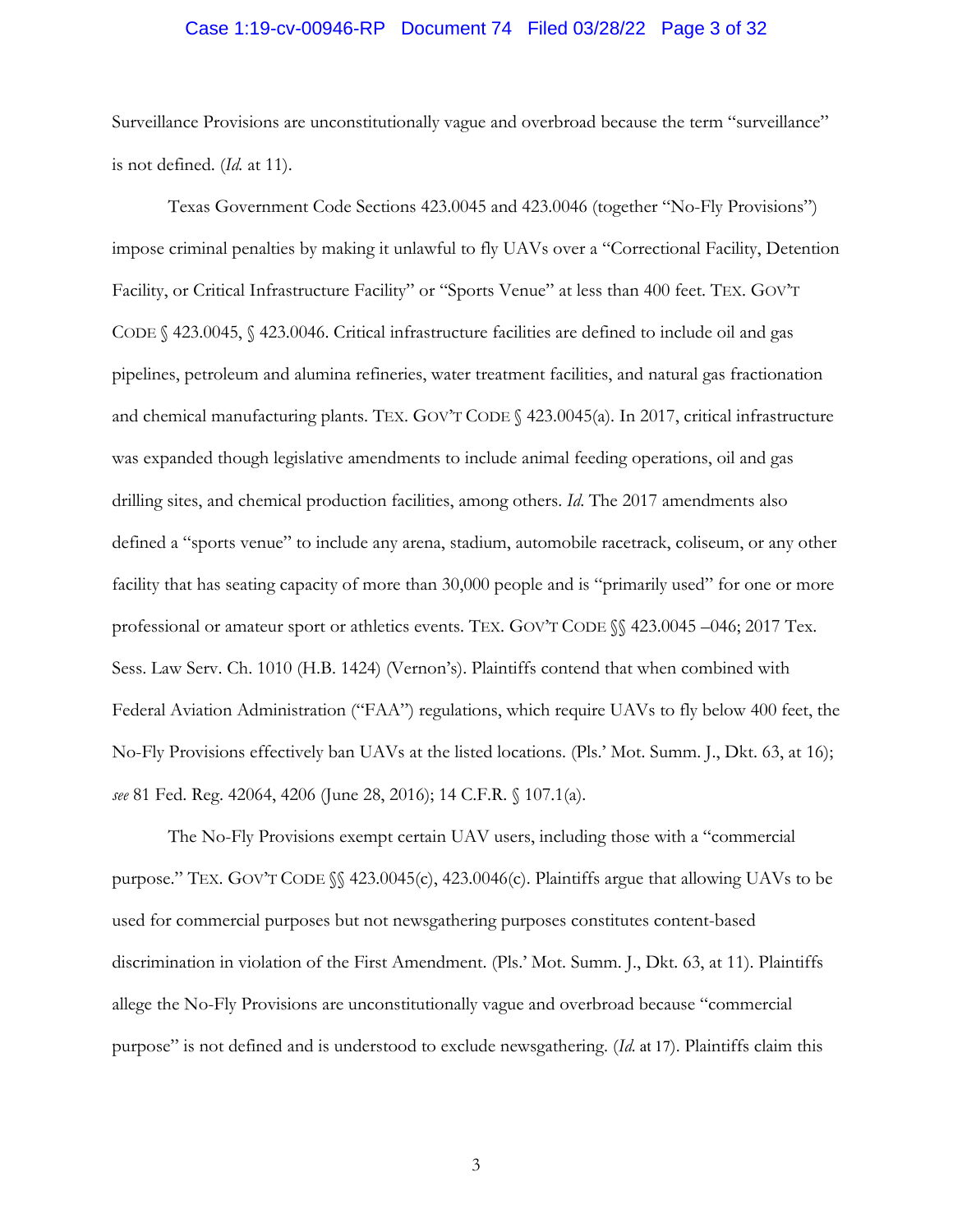# Case 1:19-cv-00946-RP Document 74 Filed 03/28/22 Page 4 of 32

leaves visual journalists unable to determine if they are permitted to use UAVs under the No-Fly Provisions.

Plaintiffs are one individual journalist and two media organizations. Pappalardo is a Texas reporter who owns a drone and was previously certified to operate a UAV in the national airspace by the FAA. (Pappalardo Decl., Dkt. 63, at 150). Pappalardo states that the Chapter 423 provisions have chilled his newsgathering because he is concerned about liability under its provisions. (*Id.* at 153). Because of the law, he has foregone opportunities to report on "events related to Hurricane Harvey, the removal of homeless encampments, the way gridlock hampers emergency responders, and illegal poaching in urban areas." (Mot. Summ. J., Dkt. 63, at 17; Pappalardo Decl., Pls.' Ex. 5, ¶ 14). He fears that "using a [drone] for journalistic purposes would put [him] at risk of criminal penalties and subject [him] to liability in a civil lawsuit." (Pappalardo Decl., Dkt. 63, at 150).

NPPA is a national organization that represent the interests of visual journalists, including within Texas. (Ramsess Decl., Dkt. 63, at 157). NPPA members include photographers from print, television, and electronic media, including approximately 300 members in Texas. (*Id.*). NPPA promotes the role of visual journalism as a public service and advocates for the work of its visual journalist members. (*Id.* at 159). Plaintiffs allege that NPPA members regularly use UAVs for newsgathering. (*Id.* at 157). Plaintiffs argue that NPPA members' newsgathering is chilled by the Chapter 423 provisions. (Pls.' Mot. Summ. J., Dkt. 163, at 19). NPPA advises its members on legal issues that face them in their work as journalists. (*Id.* at 18). Since the passage of the Chapter 423 provisions, NPPA has advised its members about the provisions, including researching the law and meeting with lawmakers and communicating with members about compliance. (*Id.*). Plaintiffs contend that NPPA has diverted resources from NPPA's core activities as a result of the Chapter 423 provisions. (*Id.*). TPA is one of the oldest and largest newspaper trade organizations in the country with more than 400 member newspapers across the state of Texas. (Baggett Decl., Dkt. 63,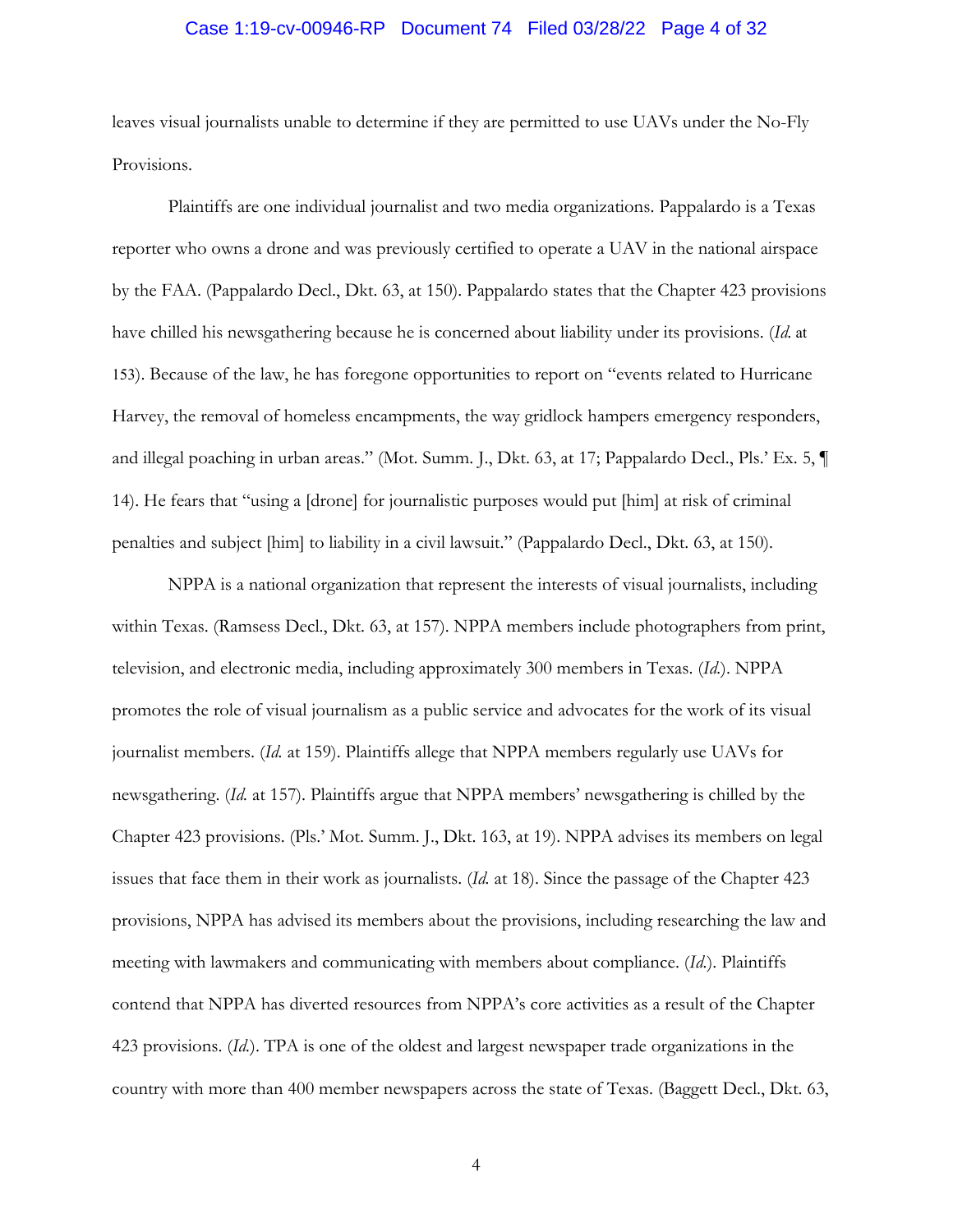## Case 1:19-cv-00946-RP Document 74 Filed 03/28/22 Page 5 of 32

at 122). Plaintiffs allege that Chapter 423 has led some its members "to avoid the use of drone photography" in their publications. (*Id.*).

 In addition to the impacts on NPPA and TPA as organizations, individual members have also felt the effects of Chapter 423. NPPA member, employee of TPA member *San Antonio Express-News*, and video journalist Guillermo Calzada ("Calzada") has an FAA Part 107 Remote Pilot Certificate, which qualifies him to operate UAVs in the national airspace, and he owns a registered drone. (Calzada Decl., Dkt. 63, at 131; Calzada Certificate of Authorization, Dkt. 63, at 145). On July 24, 2018, Calzada used his UAV to report on an arson fire at an apartment complex in San Marcos. (Calzada Decl., Dkt. 63, at 131–32). Agents from the Bureau of Alcohol, Tobacco, Firearms and Explosives stopped Calzada and called San Marcos police. (*Id.* at 132). A San Marcos police officer subsequently informed Calzada of the criminal penalties under Chapter 423 if he continued to use his UAV to report on the fire or published any of the captured images. (*Id.*). Plaintiffs allege that in that instance and going forward, Chapter 423 chilled Calzada's speech by causing him to fear prosecution under Chapter 423 for using UAVs for newsgathering. (*Id.* at 136).

NPPA member and news photographer Brandon Wade ("Wade"), whose clients include TPA members, is also qualified to operate UAVs in the national airspace and owns a UAV. (Wade Decl., Dkt. 63, at 165). Plaintiffs assert that Chapter 423's provisions have affected Wade's use of UAVs on several occasions. (*Id.* at 167–70). On August 14, 2017, Wade limited his UAV use when he photographed a water treatment plant because he feared that some photographs would violate the Chapter 423 provisions. (*Id.* at 171). Additionally, a local newspaper declined to publish photographs he took of a community garden after it learned Wade had used a UAV to capture the photographs. (*Id.* at 168). Another local newspaper declined Wade's request to use a UAV for an assignment, costing Wade thousands of dollars in lost income. (*Id.* at 167). When Wade was hired to photograph a facility that housed immigrant children, Wade limited where he flew his UAV as a result of the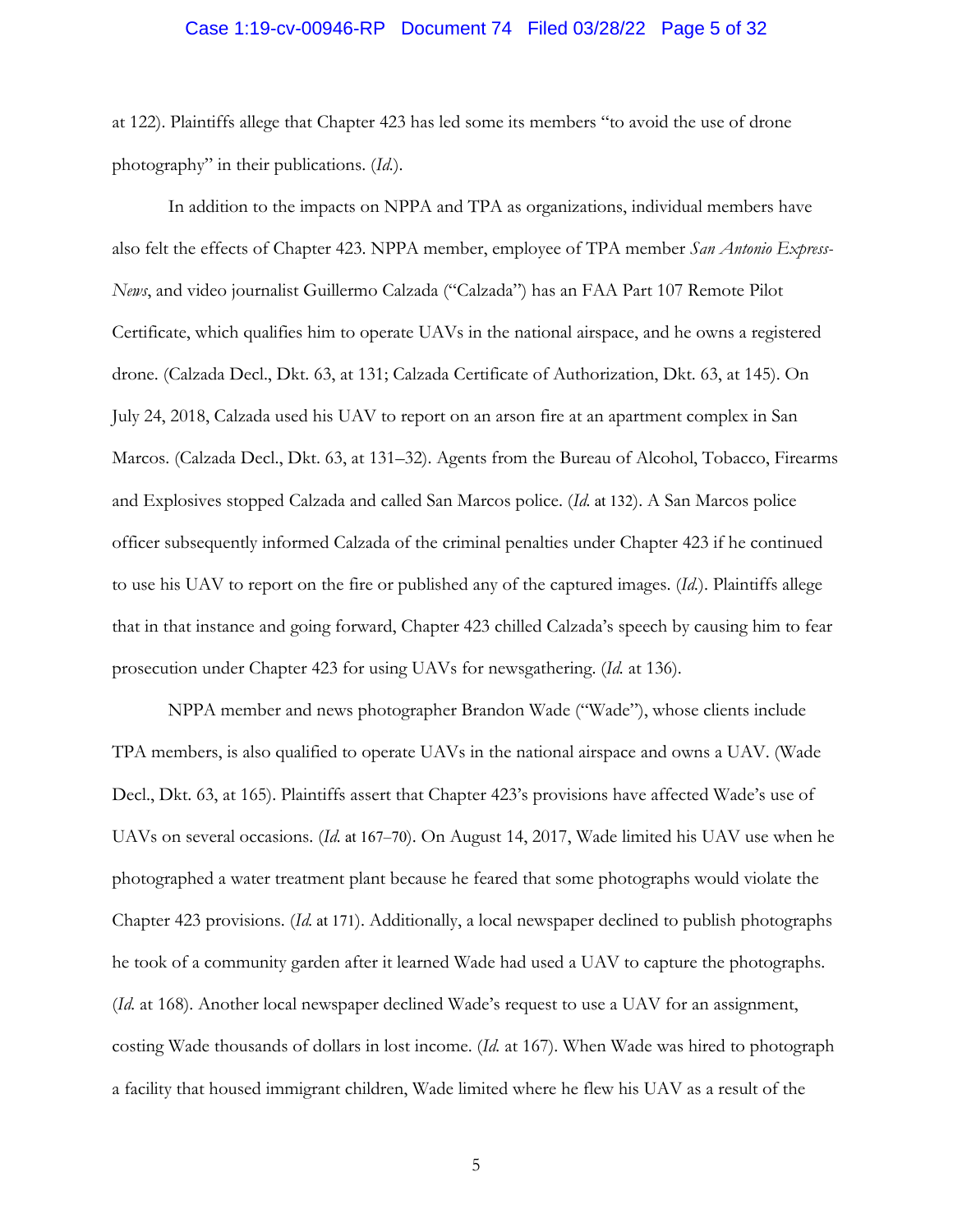# Case 1:19-cv-00946-RP Document 74 Filed 03/28/22 Page 6 of 32

Chapter 423 provisions. (*Id.* at 173). On another occasion, Wade was prohibited from using his drone to record the Texas Rangers ballpark for a newspaper even when the Rangers used same type of photography for their own commercial purposes. (*Id.* at 170–72). Plaintiffs assert that the uncertainty created by the Chapter 423 provisions has chilled Wade's speech. (*Id.* at 167).

Plaintiffs allege facts to demonstrate that UAV images are an increasingly important part of journalism central to communicating the message of the news. Drone photography can "add additional information and important perspective for the reader—particularly where, for example, a story covers a large area that would be difficult to visualize or understand without an aerial perspective." (*Id.* at 165; *see also* Calzada Decl., Dkt. 63, at 133). The unique attributes of drone photography facilitate the gathering and dissemination of the news, according to Plaintiffs. (Pls.' Mot. Summ. J., Dkt. 63, at 12). UAVs' low altitude "can allow for better images to be made and can provide more information to the viewer"; (Wade Decl., Dkt. 63, at 166); their maneuverability "enables better and clearer photography"; their on-board technology "stabilizes the camera to make video footage smoother," (*id.*); they are more economically feasible than helicopters for freelance journalists and news organizations, (Pappalardo Decl., Dkt. 63, at 153; Calzada Decl., Dkt. 63, at 133; Wade Decl., Dkt. 63, at 165); and they allow "journalists to reach the scene more quickly, follow events from an elevated perspective, and inform citizens in more engaging ways." (Amicus Br., Dkt. 72-2, at 4).

UAVs are also a relatively safe option for aerial photography when compared to helicopters, (Wade Decl., Dkt. 63, at 169; Ramsess Decl., Dkt. 63, at 158; Calzada Decl., Dkt. 63, at 131). Defendants note that "drone operation requires extensive and diligent maintenance, rigorous training, and careful regulation." (Defs.' Resp., Dkt. 68, at 3). Plaintiffs include drone pilots who are licensed by the FAA to fly drones, file their flights, and are still restrained in their use of this technology (*See, e.g.,* Calzada Decl., Dkt. 63, at 131; Calzada Certificate of Authorization, Dkt. 63, at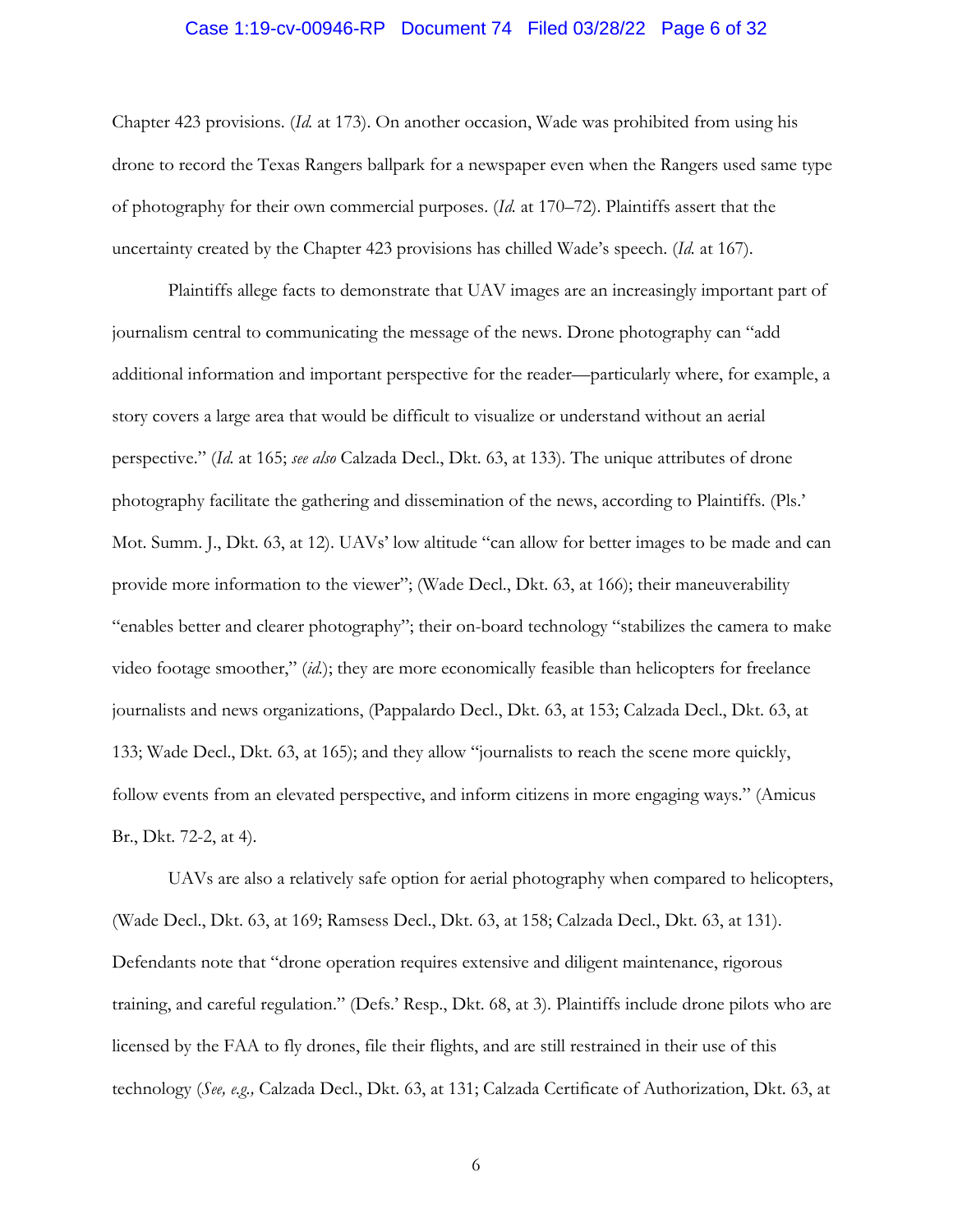### Case 1:19-cv-00946-RP Document 74 Filed 03/28/22 Page 7 of 32

145; Pappalardo Decl., Dkt. 63, at 150; Wade Decl., Dkt. 63, at 165).<sup>2</sup> As Amici note, although there are risks associated with UAVs, any incidents "represent a miniscule fraction of drone operations," and the risks associated with helicopters "in terms of loss of life, injury and property damage are vastly worse than if the same were to occur with a" UAV. (Amicus Br., Dkt. 72-2, at 7).

Plaintiffs filed this action on Sept. 26, 2019. (Compl., Dkt. 1). Defendants are Steven McCraw, Director of the Texas Department of Public Safety ("DPS"); Dwight Mathis, Chief of the Texas Highway Patrol ("THP"), and Wes Mau, the District Attorney of Hays County. Defendants filed motions to dismiss Plaintiffs' claims, which the Court denied on November 30, 2020 as to all but Plaintiffs' Supremacy Clause claims. (Order, Dkt. 52, at 29). For largely the same reasons expressed there, the Court will grant Plaintiffs' motion for summary judgment and deny Defendants' motion for summary judgment.

#### **II. LEGAL STANDARD**

Summary judgment is appropriate when there is no genuine dispute as to any material fact and the moving party is entitled to judgment as a matter of law. Fed. R. Civ. P. 56(a); *Celotex Corp. v. Catrett*, 477 U.S. 317, 323–25 (1986). A dispute regarding a material fact is "genuine" if the evidence is such that a reasonable jury could return a verdict in favor of the nonmoving party. *Anderson v. Liberty Lobby, Inc.*, 477 U.S. 242, 248 (1986). "A fact is material if its resolution in favor of one party might affect the outcome of the lawsuit under governing law." *Sossamon v. Lone Star State of Tex.*, 560 F.3d 316, 326 (5th Cir. 2009) (quotations and footnote omitted). When reviewing a summary judgment motion, "[t]he evidence of the nonmovant is to be believed, and all justifiable inferences are to be drawn in his favor." *Anderson*, 477 U.S. at 255. Further, a court may not make credibility

<sup>2</sup> Defendants allege that drones can be dangerous and cite evidence that UAVs "risk of crashes which can endanger persons on the ground or risk property damage." (Fritch Decl., Dkt. 65-2, at 7). But this evidence has no bearing on the safety of UAVs in comparison to other methods of aerial photography—namely helicopters. Defendants produce no evidence to suggest that helicopters are as safe as, or safer than, drones when used for newsgathering.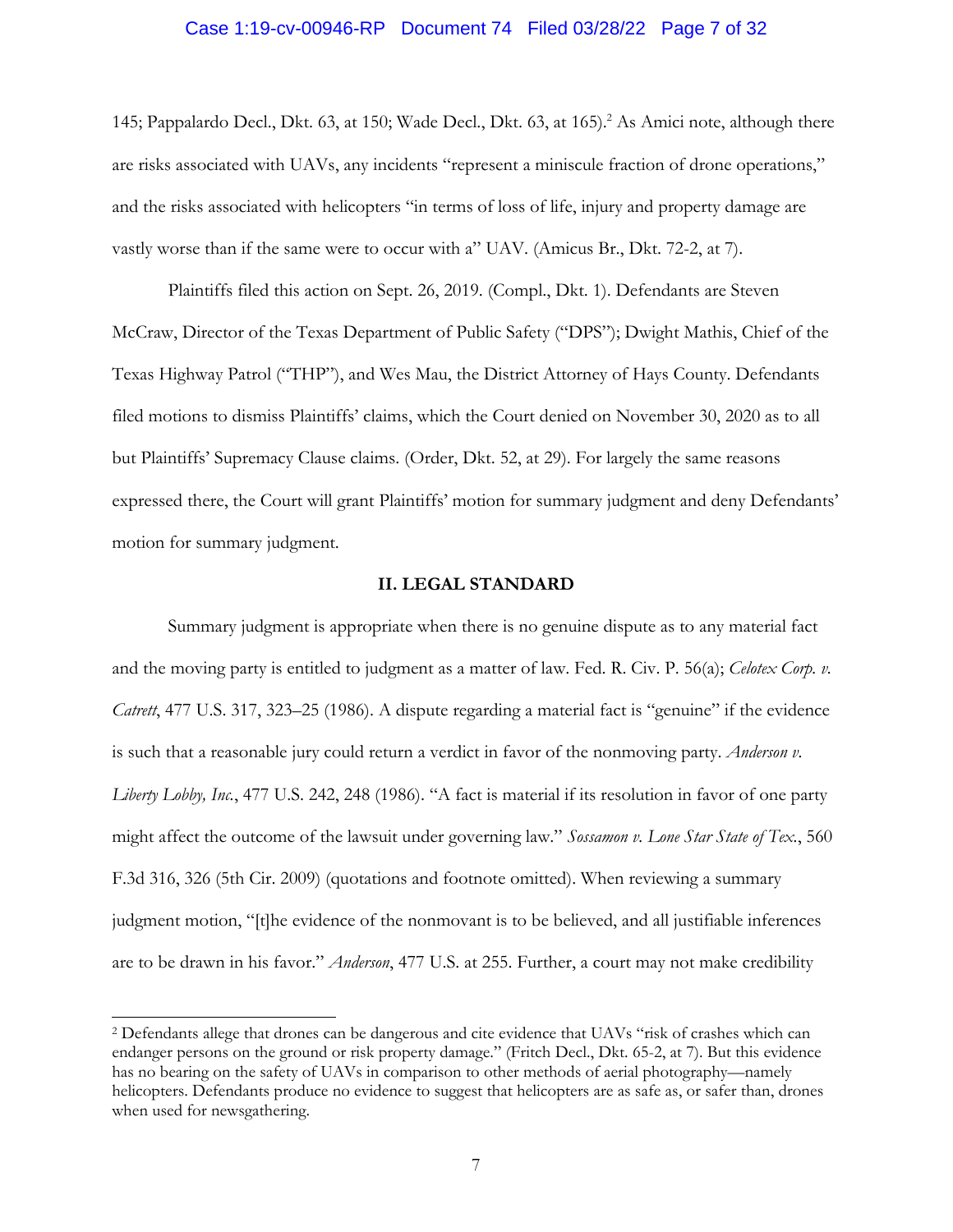## Case 1:19-cv-00946-RP Document 74 Filed 03/28/22 Page 8 of 32

determinations or weigh the evidence in ruling on a motion for summary judgment. *Reeves v. Sanderson Plumbing Prods., Inc.*, 530 U.S. 133, 150 (2000).

If the moving party does not bear the ultimate burden of proof, after it has made an initial showing that there is no evidence to support the nonmoving party's case, the party opposing the motion must come forward with competent summary judgment evidence of the existence of a genuine fact issue. *Matsushita Elec. Indus. Co. v. Zenith Radio*, 475 U.S. 574, 587 (1986). When the movant bears the burden of proof, she must establish all the essential elements of her claim that warrant judgment in her favor. *See Chaplin v. NationsCredit Corp.*, 307 F.3d 368, 372 (5th Cir. 2002). In such cases, the burden then shifts to the nonmoving party to establish the existence of a genuine issue for trial. *Austin v. Kroger Tex., L.P.*, 864 F.3d 326, 335 (5th Cir. 2017).

Unsubstantiated assertions, improbable inferences, and unsupported speculation are not competent summary judgment evidence, and thus are insufficient to defeat a motion for summary judgment. *Turner v. Baylor Richardson Med. Ctr.*, 476 F.3d 337, 343 (5th Cir. 2007). Furthermore, the nonmovant is required to identify specific evidence in the record and to articulate the precise manner in which that evidence supports his claim. *Adams v. Travelers Indem. Co. of Conn*., 465 F.3d 156, 164 (5th Cir. 2006). Rule 56 does not impose a duty on the court to "sift through the record in search of evidence" to support the nonmovant's opposition to the motion for summary judgment. *Id*. After the nonmovant has been given the opportunity to raise a genuine factual issue, if no reasonable juror could find for the nonmovant, summary judgment will be granted. *Miss. River Basin All. v. Westphal,* 230 F.3d 170, 175 (5th Cir. 2000). Cross-motions for summary judgment "must be considered separately, as each movant bears the burden of establishing that no genuine issue of material fact exists and that it is entitled to judgment as a matter of law." *Shaw Constructors v. ICF Kaiser Eng'rs, Inc.*, 395 F.3d 533, 538–39 (5th Cir. 2004).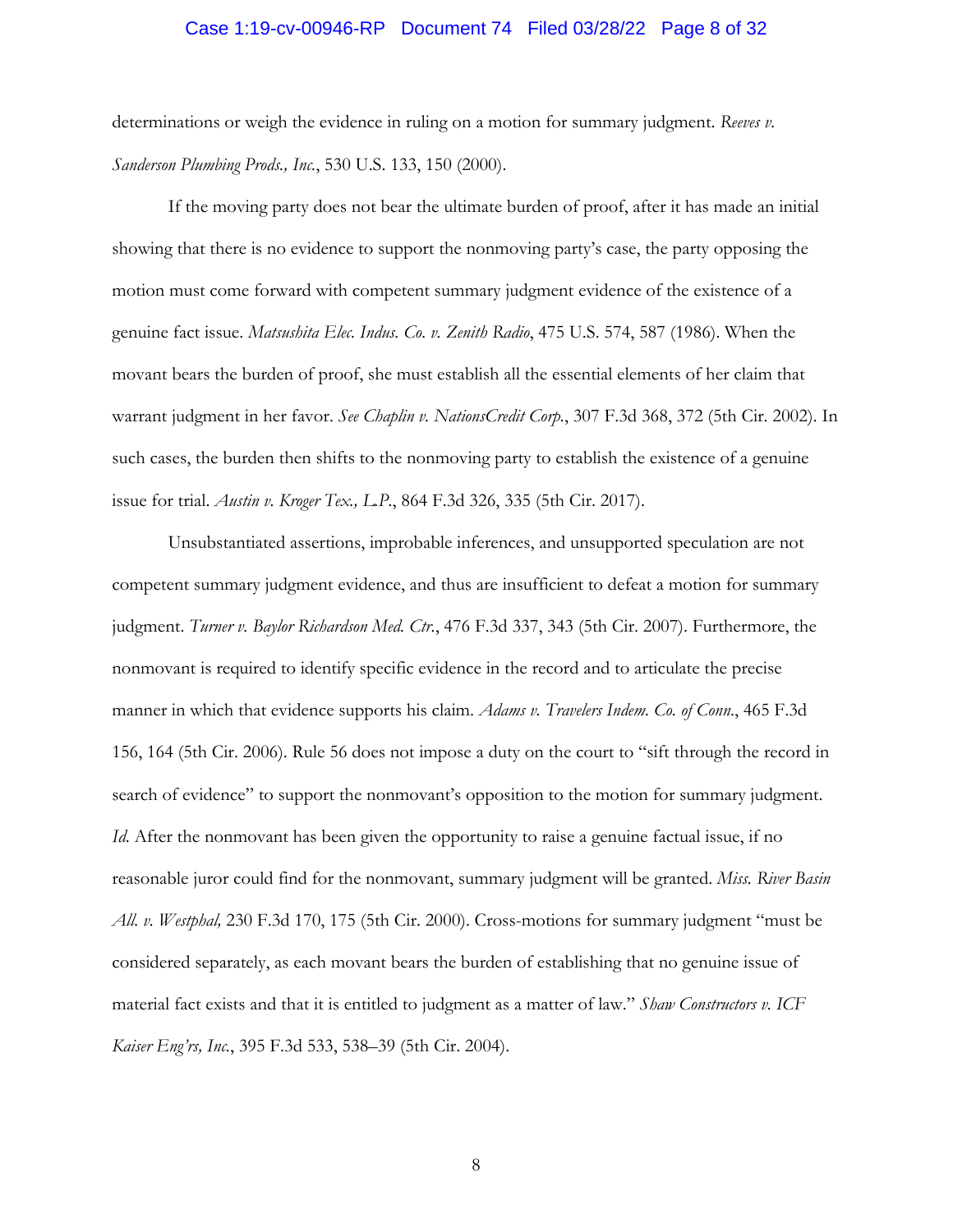### **III. DISCUSSION**

### **A. Standing**

 Under Article III of the Constitution, federal court jurisdiction is limited to cases and controversies. U.S. Const. art. III, 2, cl. 1; *Raines v. Byrd*, 521 U.S. 811, 818 (1997). A key element of the case-or-controversy requirement is that a plaintiff must establish standing to sue. *See Lujan v. Defenders of Wildlife*, 504 U.S. 555, 561 (1992). To establish Article III standing, a plaintiff must demonstrate that she has (1) suffered an injury in fact, (2) that is fairly traceable to the challenged conduct of the defendant, and (3) that is likely to be redressed by a favorable judicial decision." *See Lujan*, 504 U.S. at 560–61. Only one party is required to demonstrate standing to satisfy Article III's case-or-controversy requirement. *Rumsfeld v. Forum for Academic & Inst. Rights, Inc.*, 547 U.S. 47, 52 n.2 (2006). Only one plaintiff must have standing "to satisfy Article III's case-or-controversy requirement." *Rumsfeld v. Forum for Acad. & Inst. Rights, Inc.*, 547 U.S. 47, 52 n.2 (2006)).

Plaintiffs claim that Pappalardo meets the requirements for standing as an individual, and that NPPA and TPA have both organizational and associational standing. Defendants argue that each of the Plaintiffs lacks standing and cannot establish any of the required elements. (Defs.' Mot. Summ. J., Dkt. 65, at 12–14). Defendants claim no Plaintiff can establish injury in fact because none has been threatened with or subjected to enforcement, and none has interacted with Defendants regarding Chapter 423. (Defs.' Mot. Summ. J., Dkt. 65, at 14). However, Plaintiffs need not show that they will be punished, only that the challenged law has caused Plaintiffs to reasonably selfcensor their speech for fear of being punished. *Justice v. Hosemann*, 771 F.3d 285, 291 (5th Cir. 2014) ("[C]hilling a plaintiffs' speech is a constitutional harm adequate to satisfy the injury-in-fact requirement."). "[I]t is not necessary that [a plaintiff] first expose himself to actual arrest or prosecution . . . a credible threat of enforcement is sufficient." *Id*. (quotations omitted). Indeed, the Supreme Court has made clear that plaintiffs who engage in activity "arguably affected with a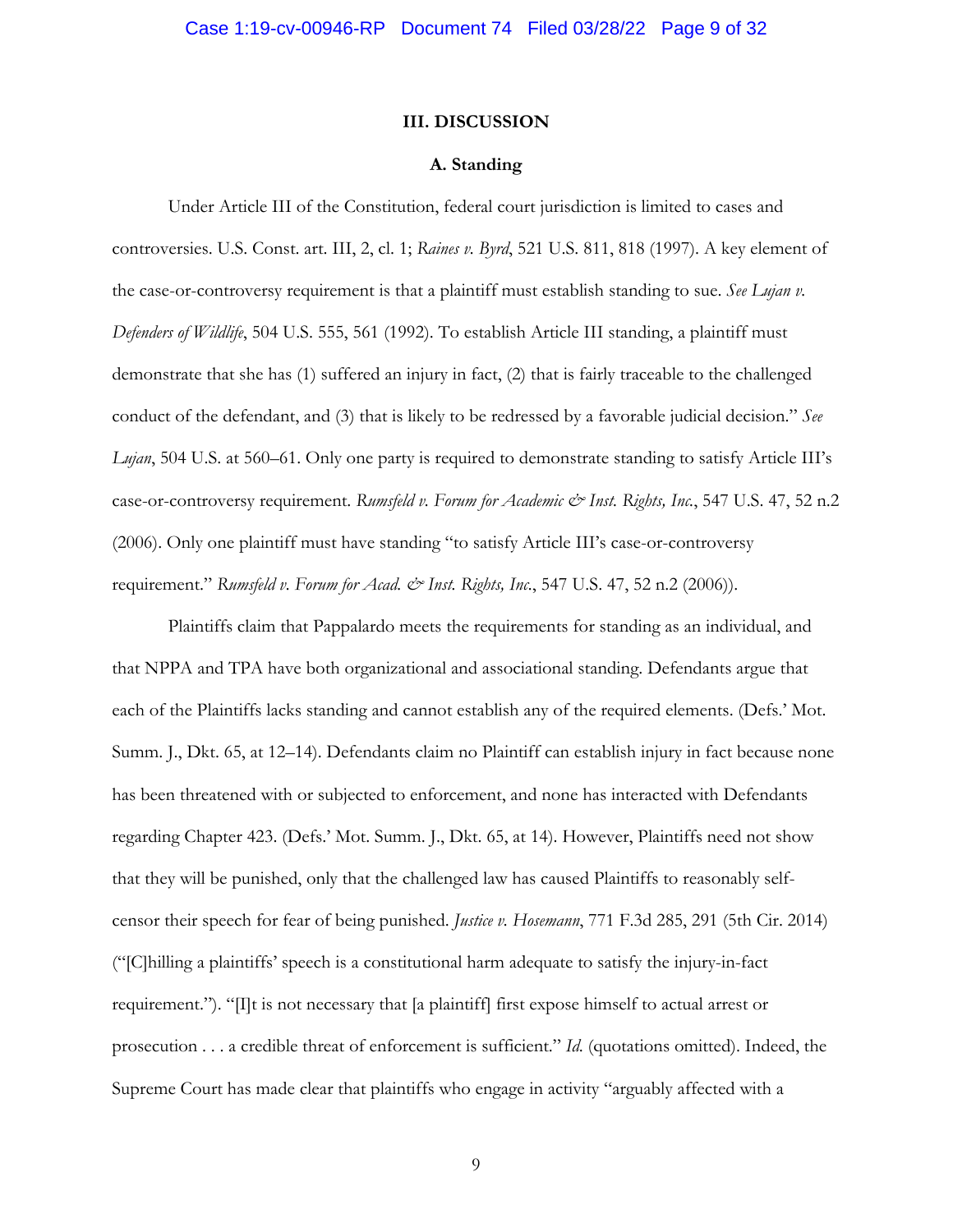# Case 1:19-cv-00946-RP Document 74 Filed 03/28/22 Page 10 of 32

constitutional interest, but proscribed by a statute," should not "be required to await and undergo a criminal prosecution as the sole means of seeking relief." *Babbitt v. United Farm Workers Nat. Union*, 442 U.S. 289, 298 (1979); *see Zimmerman v. City of Austin*, 881 F.3d 378, 388 (5th Cir. 2018); *see Animal Legal Def. Fund v. Vaught,* No. 20-1538, 2021 WL 3482998, at \*3 (8th Cir. Aug. 9, 2021) ("A formal threat . . . is not required to establish an injury in fact. The question is whether the plaintiffs have an objectively reasonable fear of legal action that chills their speech.").

Plaintiffs state that Pappalardo has stopped using his UAV for newsgathering "for fear of facing criminal or civil liability." (Pappalardo Decl., Dkt. 63, at 151, 153). The law has chilled him from reporting on "several newsworthy stories." (Pls.' Resp., Dkt. 67, at 21; Pappalardo Decl., Dkt. 63, at 153). NPPA member Wade has "self-censored" his UAV photography in response to the law. (Wade Decl., Dkt. 63, at 173). And NPPA member Calzada has limited his use drone recording after he was approached by San Marcos police and informed he was violating state law. (Calzada Decl., Dkt. 63, at 131–33). TPA's members too have adopted policies against use of UAV images out of fear of violating Chapter 423. (Wade Decl., Dkt. 63, at 167–68). The Court is satisfied that any one of these injuries is sufficient to satisfy the injury-in-fact requirement; the existence of multiple independent injuries is more than sufficient to entitle Plaintiffs to summary judgment on this issue.

As to traceability, they claim that Defendants are law enforcement officers who lack prosecution authority. (*Id.*). Though they concede Mau has prosecution authority, they claim he has never threatened or used his authority against plaintiffs. (*Id.*). Defendants appear to overcomplicate the issue; all three defendants have the power and the duty under state law to enforce Chapter 423, leading Plaintiffs to fear enforcement and refrain from constitutionally protected activities. (Pls.' Resp., Dkt. 67, at 22).

Regarding redressability, Plaintiffs need not prove that the relief the seek will fully redress the harms they suffer. *Larson v. Valente*, 456 U.S. 228, 243 n.15 (1982) ("[A] plaintiff satisfies the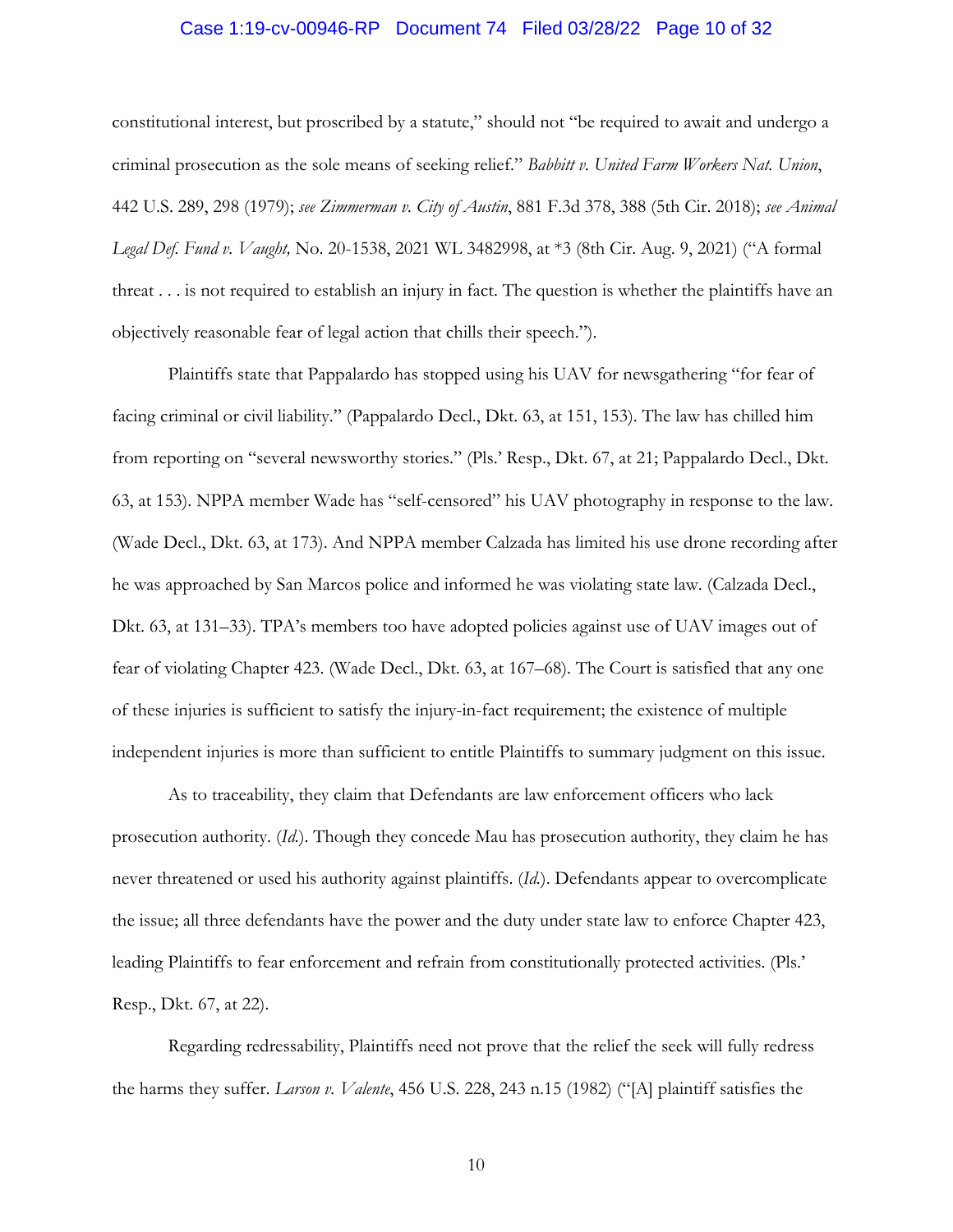# Case 1:19-cv-00946-RP Document 74 Filed 03/28/22 Page 11 of 32

redressability requirement when he shows that a favorable decision will relieve a discrete injury to himself. He need not show that a favorable decision will relieve his every injury."). Plaintiffs claim that their requested relief "will, at minimum, permit Plaintiffs to gather the news using drones in Defendants' jurisdictions without fear of arrest or prosecution by Defendants, relieving many of their First Amendment injuries in those locations." (Pls.' Resp., Dkt. 67, at 23). Moreover, a declaratory judgment will have the practical effect of allowing them to exercise their First Amendment rights by removing the fear of prosecution even in jurisdictions not represented here, where they can use this judgment to support their case. (*Id.*, citing *Utah v. Evans*, 536 U.S. 452, 464 (2002) (finding redressability where "the practical consequence of [the declaratory judgment] would amount to a significant increase in the likelihood that the plaintiff would obtain relief that directly redresses the injury suffered"). Thus, the Court is satisfied that Plaintiffs have established redressability here.

The Court further finds that NPPA and TPA have met the requirements to establish associational standing. 3 "[A]n association has standing to bring suit on behalf of its members when: [1] its members would otherwise have standing to sue in their own right; [2] the interests it seeks to protect are germane to the organization's purpose; and [3] neither the claim asserted nor the relief requested requires the participation of individual members in the lawsuit." *United Food & Commercial Workers Union Local 751 v. Brown Grp., Inc.*, 517 U.S. 544, 553 (1996) (quoting *Hunt v. Wash. State Apple Advertising Comm'n*, 432 U.S. 333, 343 (1977)). As discussed above, NPPA members Wade and Calzada have demonstrated that their speech was chilled by Chapter 423 sufficient to establish standing in their own right. (Wade Decl., Dkt. 63, at 167; 173; Calzada Decl., Dkt. 63, at 132, 136).

<sup>3</sup> Plaintiffs also assert standing on behalf of NPPA and TPA under a theory of organizational standing. (Pls.' Mot. Summ. J., Dkt. 63, 46). Because the Court finds that NPPA and TPA both have associational standing, and Pappalardo has standing as an individual, the Court is satisfied that Plaintiffs have established standing and need not address the arguments related to organizational standing.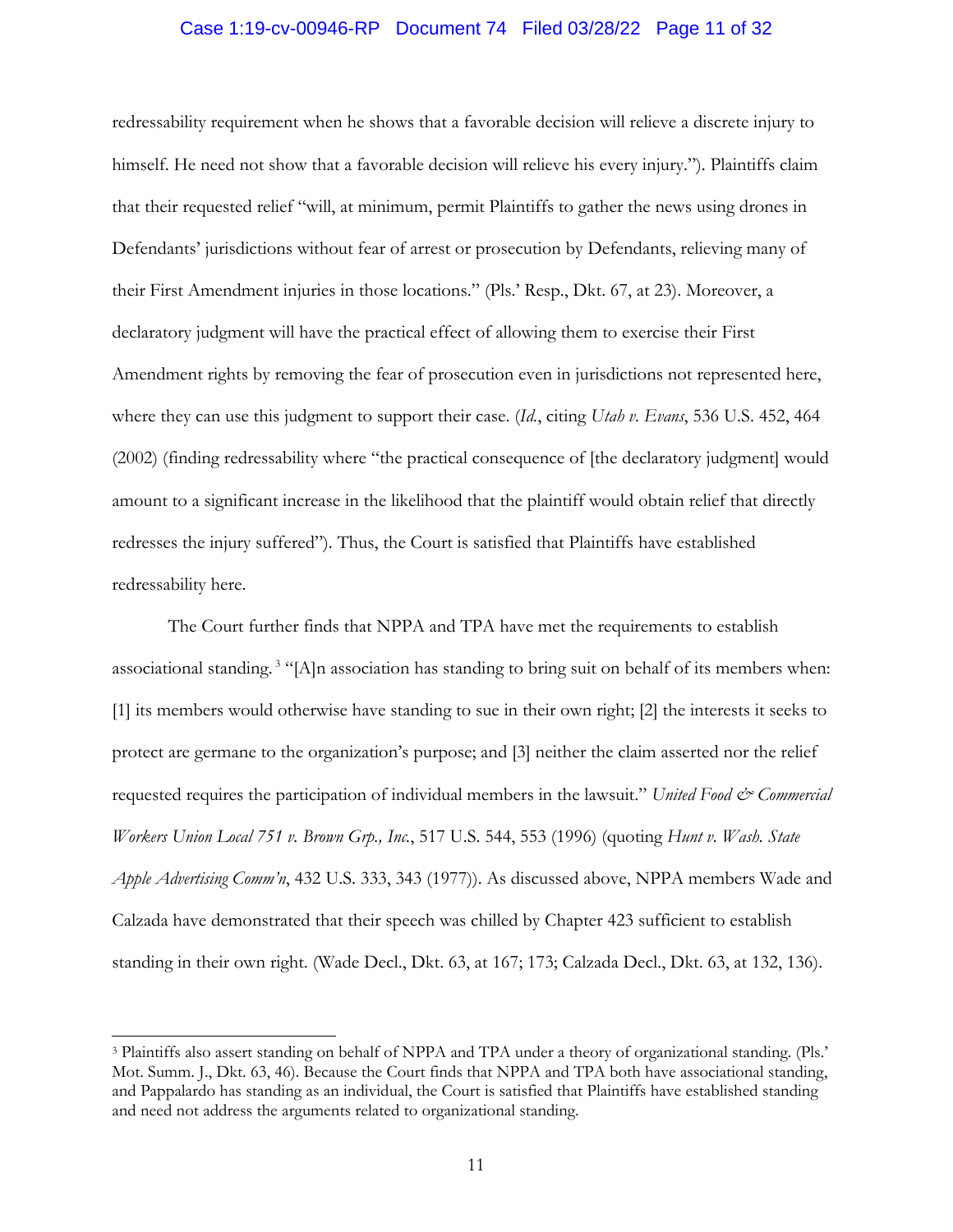# Case 1:19-cv-00946-RP Document 74 Filed 03/28/22 Page 12 of 32

And TPA member newspaper *The Dallas Morning News* has, as a result of Chapter 423, adopted a policy against using UAV photographs, chilling this form of expression. (Wade Decl., Dkt. 63, at 167–68).

Next, both organizations seek to vindicate interests germane to their purpose—the rights of journalists and newspapers to engage in a form of newsgathering and publication under the First Amendment. (Pls.' Mot. Summ. J., Dkt. 63, at 45–46). "NPPA's mission is supporting and advocating for visual journalists and promoting excellence in the profession." (*Id.* at 46, citing Ramsess Decl., Dkt. 63, at 159). TPA "promotes the welfare of Texas newspapers, encourages higher standards of journalism, and plays an important role in protecting the public's right to know as an advocate of First Amendment liberties." (Baggett Decl., Dkt. 63, at 122). Finally, this lawsuit does not require the participation of individual members of either organization, as a facial challenge to the constitutionality of the law. See United Food & Commer. Workers Union Local 751, 517 U.S. at 546 ("'[I]ndividual participation' is not normally necessary when an association seeks prospective or injunctive relief for its members.") (quoting *Hunt v. Wash. State Apple Advert. Comm'n*, 432 U.S. 333, 342-43 (1977)). As such, both NPPA and TPA have associational standing. The Court thus finds that Plaintiffs are entitled to summary judgment on the issue of standing for all three plaintiffs.

## **B. Immunity**

Defendants claim that they are protected by sovereign immunity from the claims here and seek summary judgment on this basis. The Eleventh Amendment typically deprives federal courts of jurisdiction over "suits against a state, a state agency, or a state official in his official capacity unless that state has waived its sovereign immunity or Congress has clearly abrogated it." *Moore v. La. Bd. of Elementary & Secondary Educ.*, 743 F.3d 959, 963 (5th Cir. 2014). However, under the *Ex parte Young* exception to sovereign immunity, lawsuits may proceed in federal court when a plaintiff requests prospective relief against state officials in their official capacities for ongoing federal violations. 209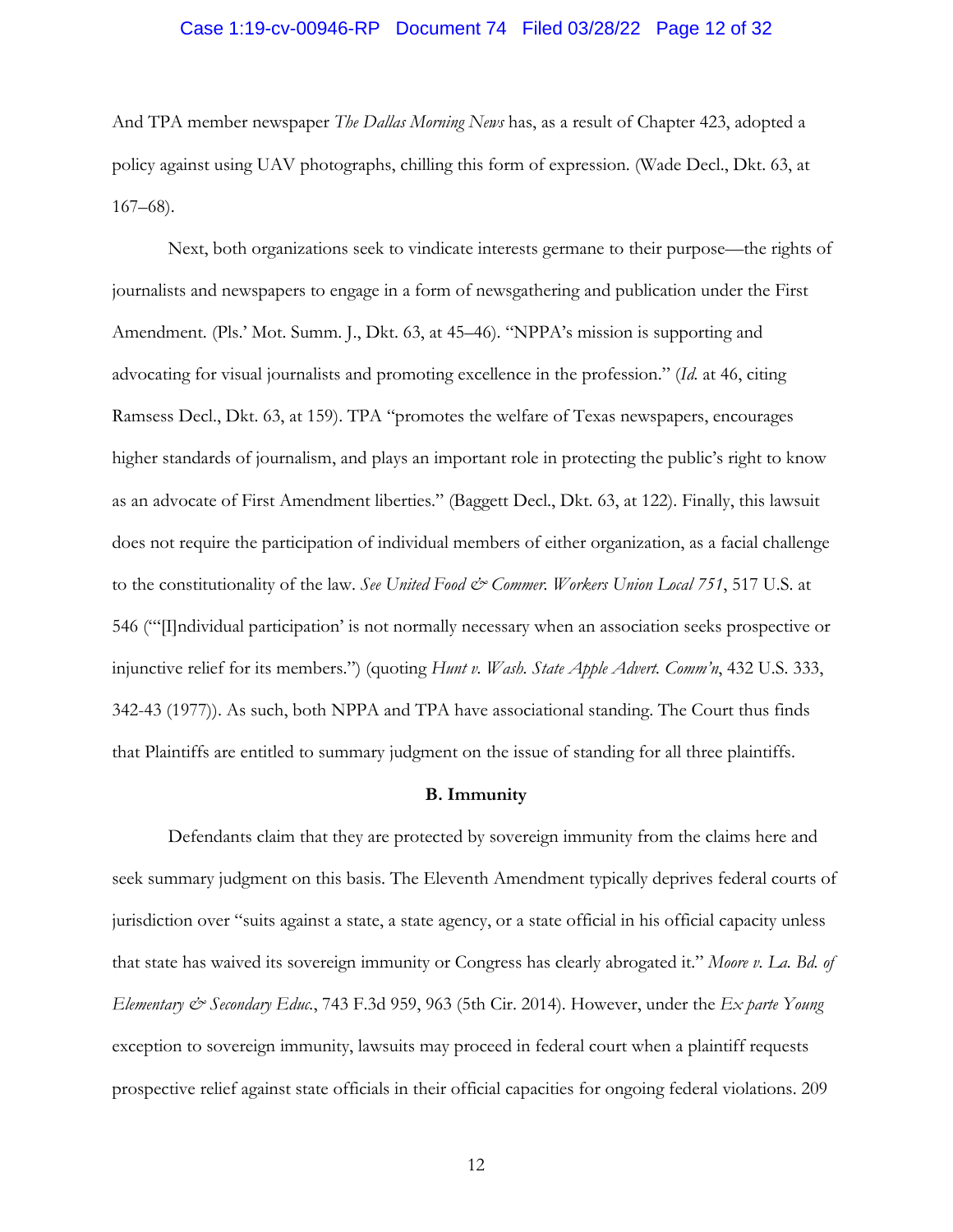# Case 1:19-cv-00946-RP Document 74 Filed 03/28/22 Page 13 of 32

U.S. 123, 159–60 (1908). "For the [*Ex parte Young*] exception to apply, the state official, 'by virtue of his office,' must have 'some connection with the enforcement of the [challenged] act, or else [the suit] is merely making him a party as a representative of the state, and thereby attempting to make the state a party.'" *City of Austin v. Paxton*, 943 F.3d 993, 997 (5th Cir. 2019) (quoting *Young*, 209 U.S. at 157); *see also In re Abbott*, 956 F.3d 696, 708 (5th Cir. 2020) ("*Ex parte Young* allows suits for injunctive or declaratory relief against state officials, provided they have sufficient 'connection' to enforcing an allegedly unconstitutional law.").

 "If the official sued is not 'statutorily tasked with enforcing the challenged law,' then the requisite connection is absent and '[the] *Young* analysis ends.'" *Abbott*, 956 F.3d at 709 (quoting *City of Austin*, 943 F.3d at 998). Where, as here, "no state official or agency is named in the statute in question, [the court] consider[s] whether the state official actually has the authority to enforce the challenged law." *City of Austin*, 943 F.3d at 998. Neither a specific grant of enforcement authority nor a history of enforcement is required to establish a sufficient connection. *City of Austin*, 943 F.3d 993 at 1001; *Air Evac EMS, Inc. v. Tex., Dep't of Ins., Div. of Workers' Comp.*, 851 F.3d 507, 519 (5th Cir. 2017). There need be only a "scintilla of enforcement by the relevant state official" for *Ex parte Young* to apply. *City of Austin*, 943 F.3d at 1002 (quotations omitted). Actual threat of or imminent enforcement is "not required." *Air Evac*, 851 F.3d at 519.

 Defendants assert that they are immune from suit here because neither DPS nor THP has made an arrest under Chapter 423. (*See* McCraw Answers, Dkt. 65-12, at 8; Mathis Answers, Dkt. 65-12, at 29). And where DPS officers have interacted with drone pilots, they have never issued warnings for violations of Chapter 423. (*See* McCraw Answers, Dkt. 65-12, at 9–10). Further, in his seven years in office, Mau has only charged one person in connection with a drone. (*See* Mau Answers, Dkt. 65-12, at 49 –51). And Plaintiffs themselves have not been directly threatened with enforcement by Defendants themselves. (*See* NPPA Resp., Dkt. 65-12, at 75, 81–82; TPA Resp.,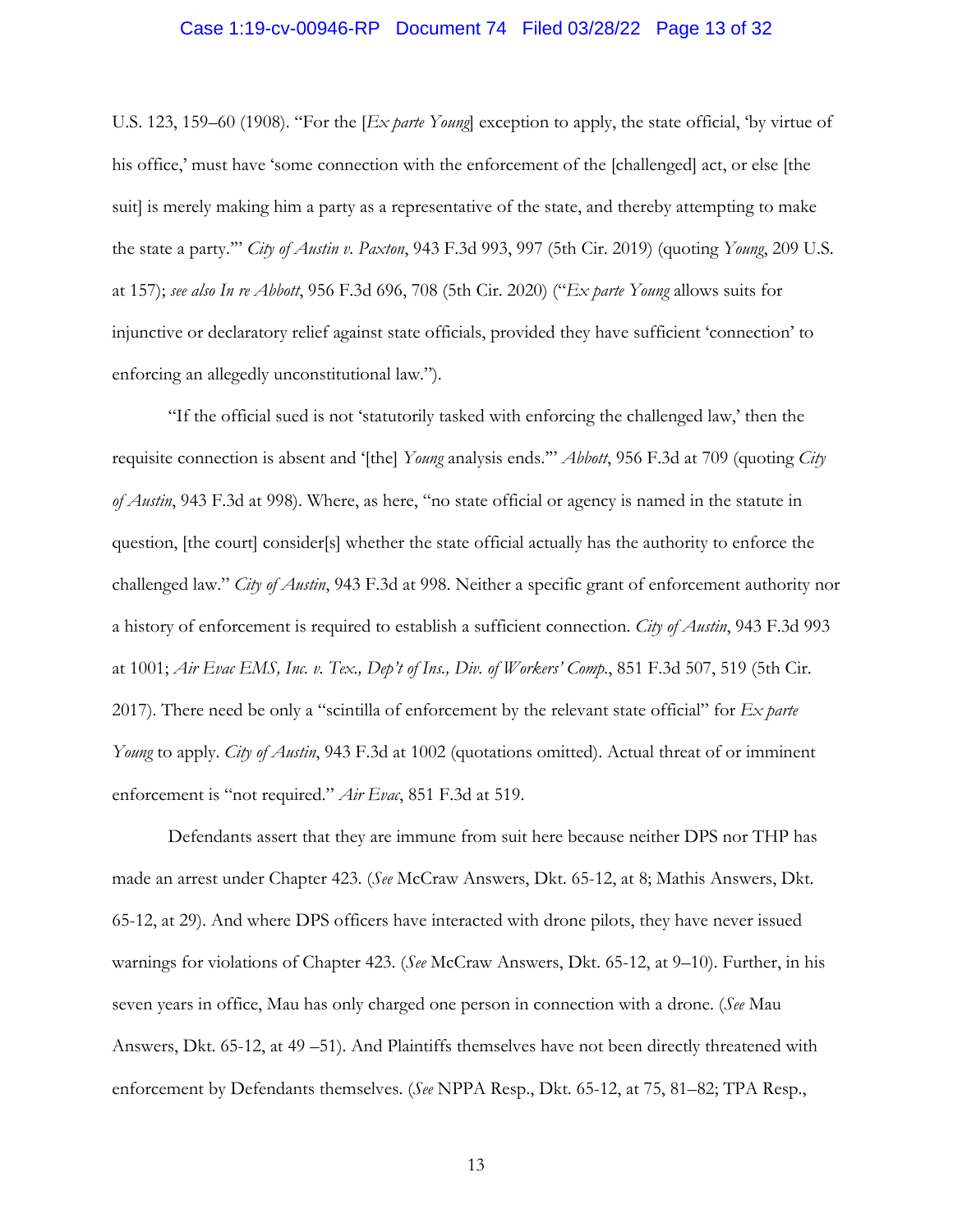# Case 1:19-cv-00946-RP Document 74 Filed 03/28/22 Page 14 of 32

Dkt. 65-12, at 92–93, 96–97; Pappalardo Resp., Dkt. 65-12 at 113 –14). Defendants further state that McCraw and Mathis do not have prosecution authority, though they concede they have authority to make arrests under Chapter 423. (Defs.' Mot. Summ. J., Dkt. 65, at 11). Defendants claim that none of them have made "a specific threat or indicate[d] that enforcement was forthcoming," nor stated that Plaintiffs "had violated a specific law" or "intimated that formal enforcement was on the horizon." *Texas Democratic Party v. Abbott,* 978 F.3d 168, 181 (5th Cir. 2020). They argue that, lacking a connection to the enforcement of the law, sovereign immunity cannot be waived under *Ex parte Young* here.

 Plaintiffs respond that Defendants undisputedly have the duty to enforce Texas law, which includes the duty to enforce Chapter 423. (Pls.' Resp., Dkt. 67, at 19). Peace officers have the duty to arrest individuals who violate criminal laws. TEX. CODE CRIM. PROC. arts. 2.13, 14.01. Mathis is the Chief of THP, and therefore a peace officer with the power and duty to enforce Chapter 423. *Id.* at art. 2.12(4); TEX. GOV. CODE  $\{\triangleleft 41.006(a)(5)$ . McCraw is the Director of DPS, where he supervises thousands of peace officers, including "rangers, officers, and members of the reserve officer corps commissioned by the Public Safety Commission and the Director of the Department of Public Safety." TEX. CODE CRIM. PROC. art. 2.12(4). He is "directly responsible . . . for the conduct of the department's affairs." TEX. GOV. CODE § 411.006(a)(1). McCraw is therefore also responsible for enforcing the state's laws. Finally, Mau has "prosecution authority" extending to Chapter 423. (Defs.' Mot. Summ. J., Dkt. 65, at 12).

 As to their willingness to enforce the law, "[a] 'scintilla of enforcement by the relevant state official with respect to the challenged law' will do." *Texas Democratic Party*, 978 F.3d at 179 (quoting *City of Austin*, 943 F.3d at 1002). Here, Mau's office has made an arrest for drone-related conduct under the statute. (Defs.' Mot. Summ. J., Dkt. 65, at 11; *See* Mau Answers, Dkt. 65-12, at 49 –51). A single arrest constitutes a "scintilla of enforcement" here. Moreover, Plaintiffs have no way of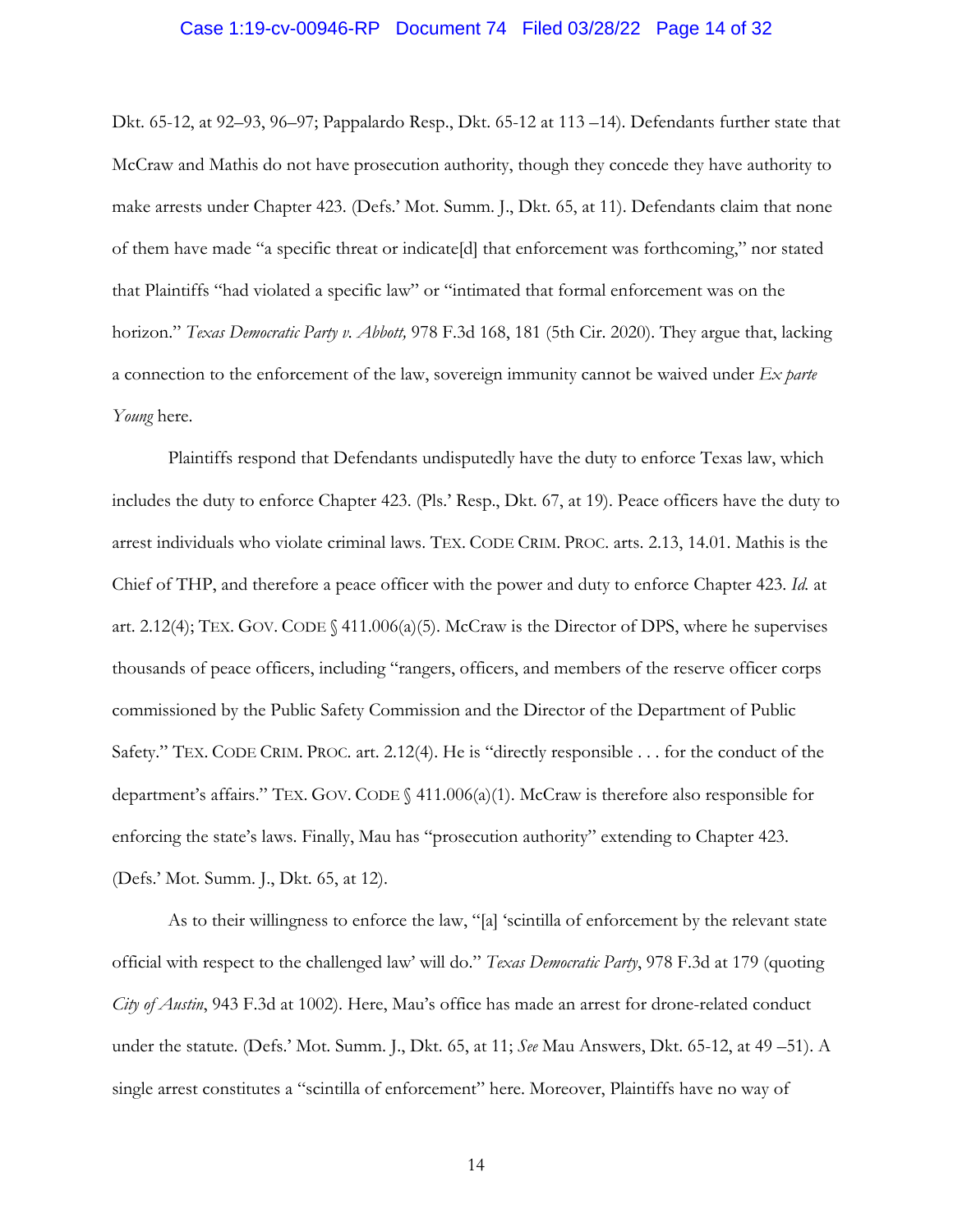# Case 1:19-cv-00946-RP Document 74 Filed 03/28/22 Page 15 of 32

knowing whether Defendants will enforce the law moving forward. Defendants have provided no binding assurances, and the Supreme Court has noted that "[w]e would not uphold an unconstitutional statute merely because the Government promised to use it responsibly." *United States v. Stevens*, 559 U.S. 460, 480 (2010) ("[T]he First Amendment protects against the Government; it does not leave us at the mercy of noblesse oblige."); *see KVUE, Inc. v. Moore*, 709 F.2d 922, 930 (5th Cir. 1983) ("That the statute has not been enforced and that there is no certainty that it will be does not establish the lack of a case or controversy. The state has not disavowed enforcement."). Given the possibility of enforcement, and the duty of Defendants to do so if a relevant situation arises, the Court finds that Plaintiffs have established sufficient connection to enforcement for Defendants to fall within the *Ex parte Young* exception to sovereign immunity. Therefore, the Court finds Defendants' motion on this point must fail.

Having found that Plaintiffs have standing, and that Defendants are not immune from suit, the Court moves on to address the parties' motions on the merits.

# **C. First Amendment**

 The parties dispute whether Chapter 423's restrictions on drone usage by journalists violates the First Amendment. This issue requires a multi-part inquiry by the Court to determine (1) whether the First Amendment protects the activity at issue here; (2) if so, what level of scrutiny should apply; and (3) whether the law can survive such scrutiny. The Court will address each question in turn.

#### 1. Whether UAV Photojournalism is Covered by the First Amendment

The Court must first address whether Chapter 423 implicates activity covered by the First Amendment. Plaintiffs claim Chapter 423 violates the First Amendment by restraining their ability to gather and disseminate news. (Pls.'s Mot. Summ. J., Dkt. 63, at 23). Defendants counter that the right Plaintiffs assert "is found nowhere in the First Amendment." (Defs.' Mot. Summ. J., Dkt. 65, at 15). Defendants urge an improperly narrow understanding of the Constitution that is without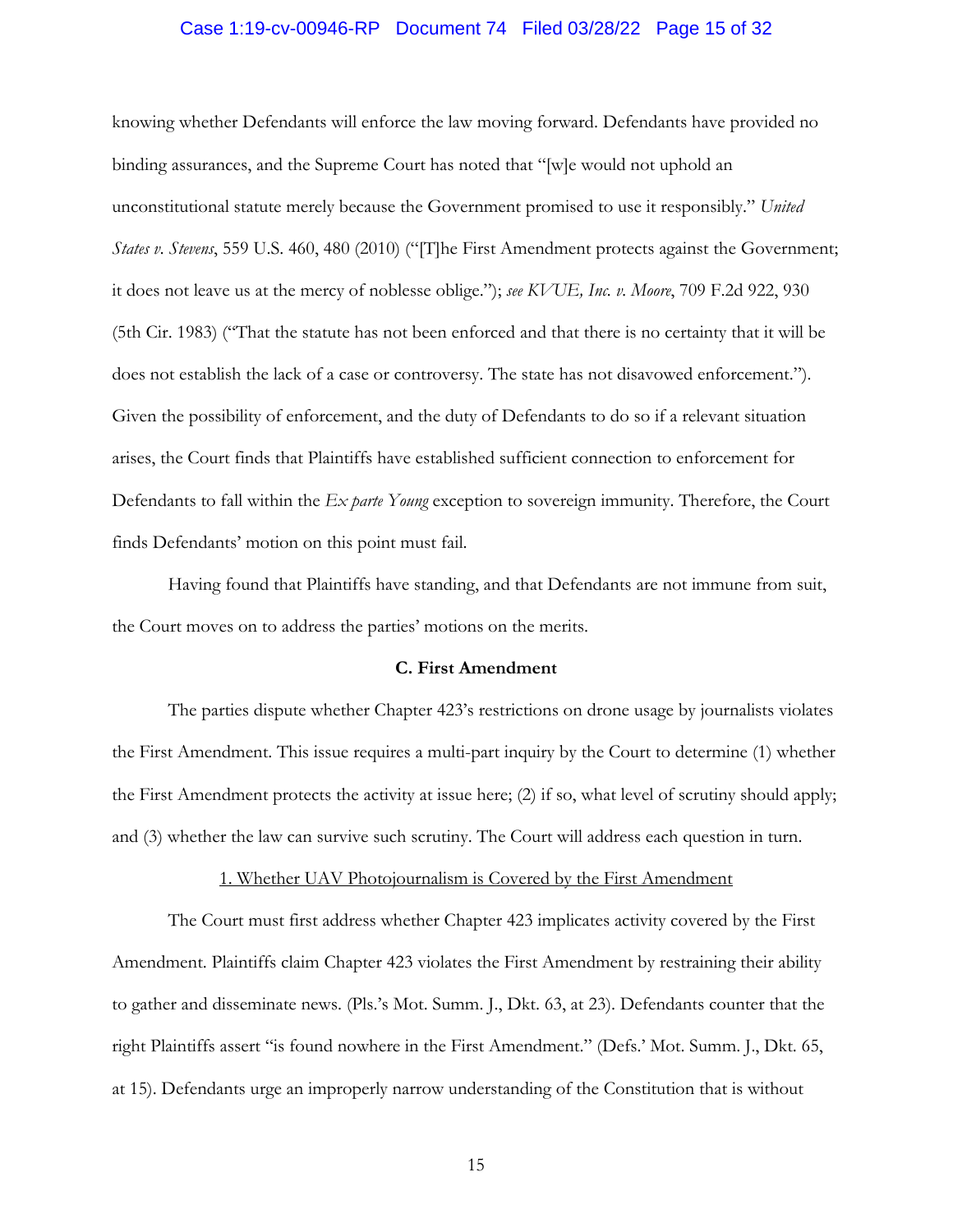# Case 1:19-cv-00946-RP Document 74 Filed 03/28/22 Page 16 of 32

support in the law. For "[t]he right of freedom of speech and press includes not only the right to utter or to print, but the right to distribute, the right to receive, the right to read." *Griswold v. Connecticut*, 381 U.S. 479, 482 (1965); *see Brown v. Ent. Merchants Ass'n*, 564 U.S. 786, 792 n.1 (2011) ("Whether government regulation applies to creating, distributing, or consuming speech makes no difference.").

As Chapter 423 demonstrates, "[l]aws enacted to control or suppress speech may operate at different points in the speech process." *Citizens United v. Fed. Election Comm'n*, 558 U.S. 310, 336 (2010). The protections offered by the First Amendment must extend to each phase of the "speech process" if they are to have any effect at all, as "regulation limiting the creation of [speech] curtails expression as effectively as a regulation limiting its display." *Buehrle v. City of Key W*., 813 F.3d 973, 977 (11th Cir. 2015). In the analogous context of filmmaking, the Fifth Circuit has noted that "the First Amendment protects the act of making film, as 'there is no fixed First Amendment line between the act of creating speech and the speech itself.'" *Turner v. Lieutenant Driver*, 848 F.3d 678, 689 (5th Cir. 2017) (quoting *Am. C.L. Union of Illinois v. Alvarez*, 679 F.3d 583, 596 (7th Cir. 2012)). Furthermore, courts have never recognized a "distinction between the process of creating a form of pure speech (such as writing or painting) and the product of these processes (the essay or the artwork) in terms of the First Amendment protection afforded. . . . [W]e have not attempted to disconnect the end product from the act of creation." *Id.* (quoting *Anderson v. City of Hermosa Beach*, 621 F.3d 1051, 1061–62 (9th Cir. 2010)). This reasoning holds just as true for photographs and videos captured by drone: the process of creating the images finds just as much protection in the First Amendment as the images themselves do. Indeed, "[t]he act of making an audio or audiovisual recording is necessarily included within the First Amendment's guarantee of speech and press rights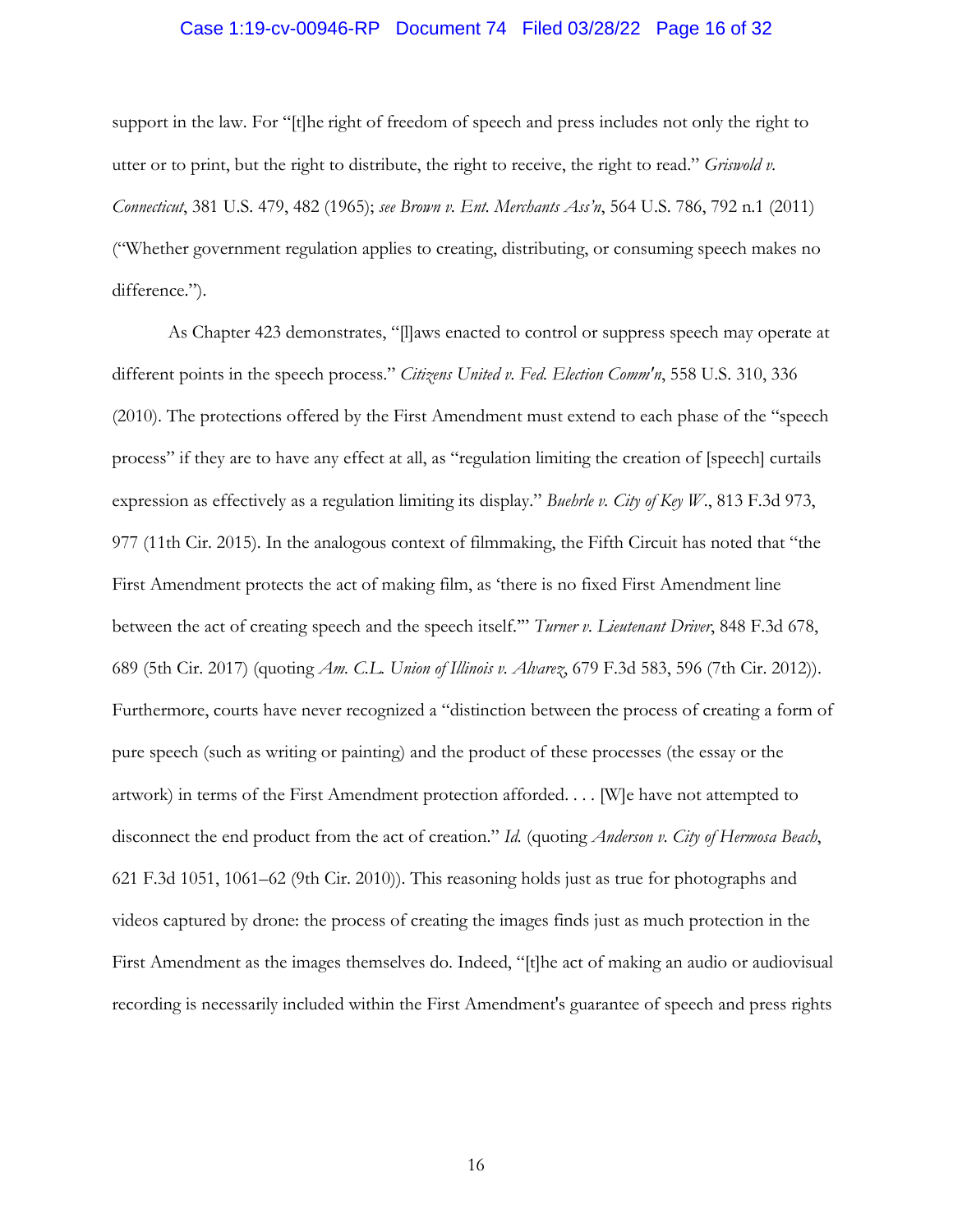## Case 1:19-cv-00946-RP Document 74 Filed 03/28/22 Page 17 of 32

as a corollary of the right to disseminate the resulting recording." *Driver*, 848 F.3d at 689 n.41 (quoting *Am. C.L. Union of Illinois*, 679 F.3d at 595).

Defendants claim that drone photography cannot be entitled to First Amendment protections because it was not contemplated by the Framers when they drafted the protections for expression and the press. (Defs.' Mot. Summ. J., Dkt. 65, at 16). But neither did the Framers anticipate photography in any form, much less video or internet communications, all of which are today covered by the First Amendment. Applying the Constitution's protections to new technological contexts is far from a novel exercise. Indeed, "[c]ourts often must apply the legal rules arising from fixed constitutional rights to new technologies in an evolving world." *United States v. Miller*, 982 F.3d 412, 417 (6th Cir. 2020). The Supreme Court has "emphatically rejected [the] 'startling and dangerous' proposition" that the government "could create new categories of unprotected speech by applying a 'simple balancing test' that weighs the value of a particular category of speech against its social costs and then punishes that category of speech if it fails the test." *Brown*, 564 U.S. at 792 (quoting *United States v. Stevens*, 559 U.S. 460, 470 (2010)). Absent "persuasive evidence that a novel restriction on content is part of a long . . . tradition of proscription, a legislature may not revise the 'judgment of the American people,' embodied in the First Amendment, "that the benefits of its restrictions on the Government outweigh the costs." *Id.*  (quoting *Stevens*, 559 U.S. at 470). Fundamentally, the "First Amendment draws no distinction between the various methods of communicating ideas." *Superior Films, Inc. v. Dep't of Educ.*, 346 U.S. 587, 589 (1954) (Douglas, J., concurring).

Here, Plaintiffs have established that Chapter 423 restricts their use of drones to record the news, necessarily constraining their ability to disseminate the news. It is uncontested that budgetary and other constraints may make drones the only option for recording certain events. (Pls.' Mot. Summ. J., Dkt. 63, at 2–6). Defendants assert that other options—namely expensive helicopters—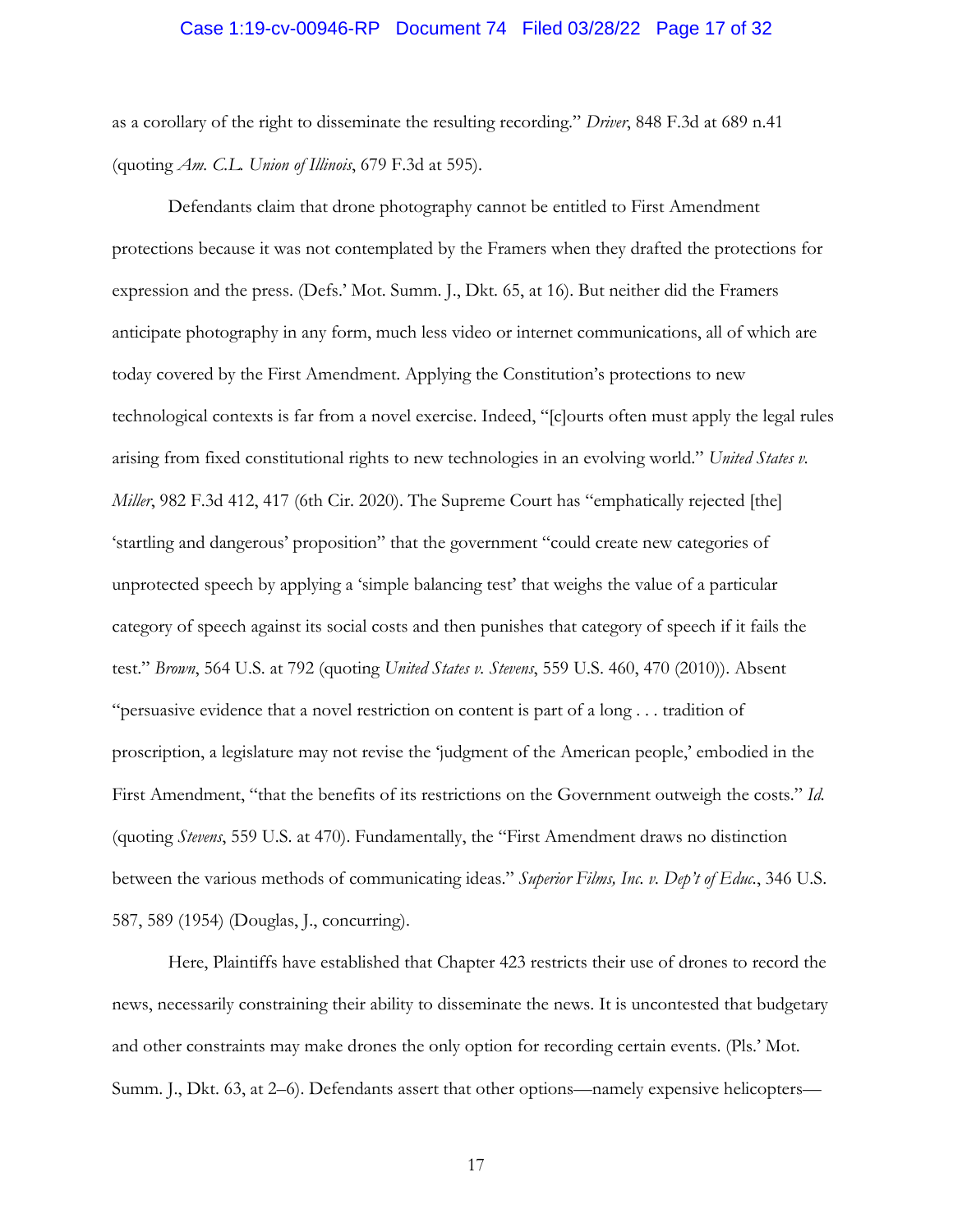# Case 1:19-cv-00946-RP Document 74 Filed 03/28/22 Page 18 of 32

can fill the same role in facilitating news production. (Defs.' Mot, Summ. J., Dkt. 65, at 4). Yet they cannot dispute the extreme price and safety differences between these technologies. Furthermore, Pappalardo and the organizational plaintiffs' members have stated that drones are central to their journalistic pursuits, claims which Defendants do not refute. (*See* Pappalardo Decl., Dkt. 63, at 152; Wade Decl., Dkt. 63, at 165). The Court thus finds that Plaintiffs have established that, as a matter of law, use of drones to document the news by journalists is protected expression, and, by regulating this activity, Chapter 423 implicates the First Amendment.

#### 2. What Level of Scrutiny is Appropriate under the First Amendment

 Next, the Court addresses the proper level of scrutiny to apply to the restrictions of expressive activity in Chapter 423. Plaintiffs claim that, because it constitutes content and speakerbased restrictions, the law should be subject to strict scrutiny. (Pls.' Mot. Summ. J., Dkt. 63, at 24). The Court agrees.<sup>4</sup>

Laws that regulate expression based on its subject are ordinarily impermissible, as "the First Amendment means that government has no power to restrict expression because of its message, its ideas, its subject matter, or its content." *Stevens*, 559 U.S. at 468 (quoting *Ashcroft v. American Civil Liberties Union*, 535 U.S. 564, 573 (2002)). As such, content-based restrictions are subject to heightened scrutiny. *Sorrell v. IMS Health Inc.*, 564 U.S. 552, 564 (2011). A law is content-based, triggering strict scrutiny, if it "'on its face' draws distinctions based on the message a speaker conveys." *Reed v. Town of Gilbert*, 576 U.S. 155, 163 (2015) (quoting *Sorrell*, 564 U.S. at 565); *see Reagan Nat'l Advert. of Austin, Inc. v. City of Austin*, 972 F.3d 696, 706 (5th Cir. 2020), *cert. granted sub nom. City of Austin, Texas v. Reagan Nat'l Advert. of Texas, Incorporate*, 141 S. Ct. 2849 (2021) (A law "does not

<sup>4</sup> Plaintiffs assert as an independent basis for applying strict scrutiny that newsgathering in itself is protected by the First Amendment, and Chapter 423 substantially burdens this activity. (Pls.'s Mot. Summ. J., Dkt. 63, at 19). The Court is inclined to agree with Plaintiffs and expressed as much in its Order on Defendants' Motion to Dismiss. (Order, Dkt. 52, at 18). Still, having found strict scrutiny appropriate as a content and speaker-based restriction on expression, it need not reach this argument and so declines to do so here.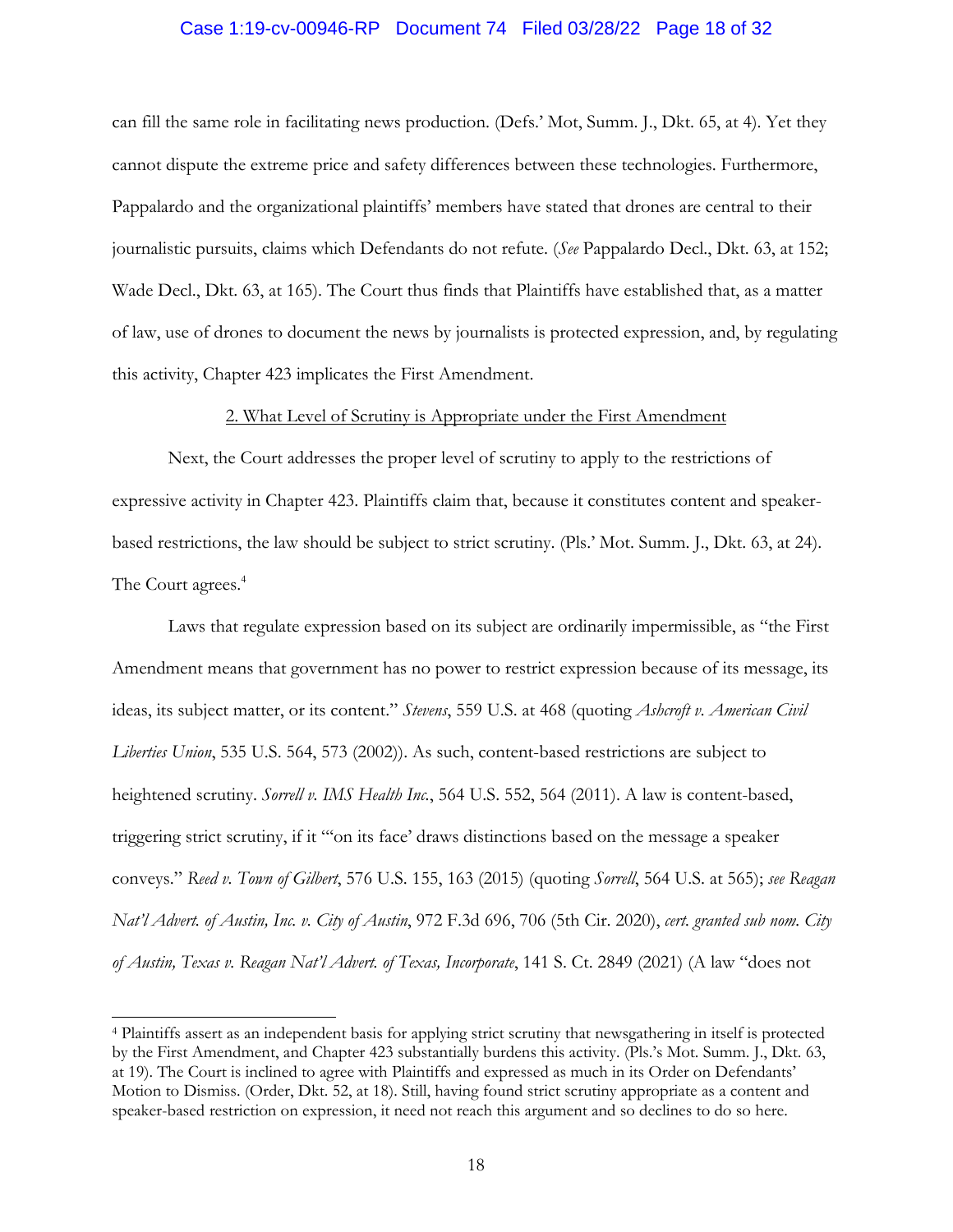# Case 1:19-cv-00946-RP Document 74 Filed 03/28/22 Page 19 of 32

need to discriminate against a specific viewpoint to be 'content based.'"). "Some facial distinctions based on a message are obvious, defining regulated speech by particular subject matter, and others are more subtle, defining regulated speech by its function or purpose. Both are distinctions drawn based on the message a speaker conveys, and, therefore, are subject to strict scrutiny." *Reed*, 576 U.S. at 163–64.

The Surveillance and No-Fly Provisions are both content-based restrictions that regulate based on the subject of the expression. The Surveillance Provisions require the enforcing official to inquire into the contents of the image to determine whether it is prohibited. Specifically, the provisions apply to images of individuals and private real property only. TEX. GOV'T CODE § 423.003(a). Drone photography is permitted when the subject is public property, but when the subject is an individual or private property, the possession, disclosure, display, or distribution of the image is prohibited. *Id.* at  $\{\$423.002(a)(15), 423.004(a)\]$ . In effect, the statute "identifies various" categories" of images based on their content, "then subjects each category to different restrictions." *Reed*, 576 U.S. at 159. An official must first ascertain the subject matter of the drone image to determine whether it is permissible under the statute. Therefore, it is the content of the image that determines its permissibility—the definition of a content-based restriction.

The No-Fly Provisions are also subject to strict scrutiny by conditioning the legality of images based on their purpose. *Reagan*, 972 F.3d at 706 ("[A] distinction can be facially content based if it defines regulated speech by its function or purpose."). "Whether laws define regulated speech by particular subject matter or by its function or purpose, they are subject to strict scrutiny." *Reed*, 576 U.S. at, 156. Under the No-Fly Provisions, expression that would otherwise be prohibited is permissible if "used for a commercial purpose." TEX. GOV'T CODE § 423.0046(c)(5); *see Price v. Barr*, 514 F. Supp. 3d 171, 188 (D.D.C. 2021) (invalidating a law where applicability "necessarily turns on an assessment of whether the content of a film was meant to appeal to a market audience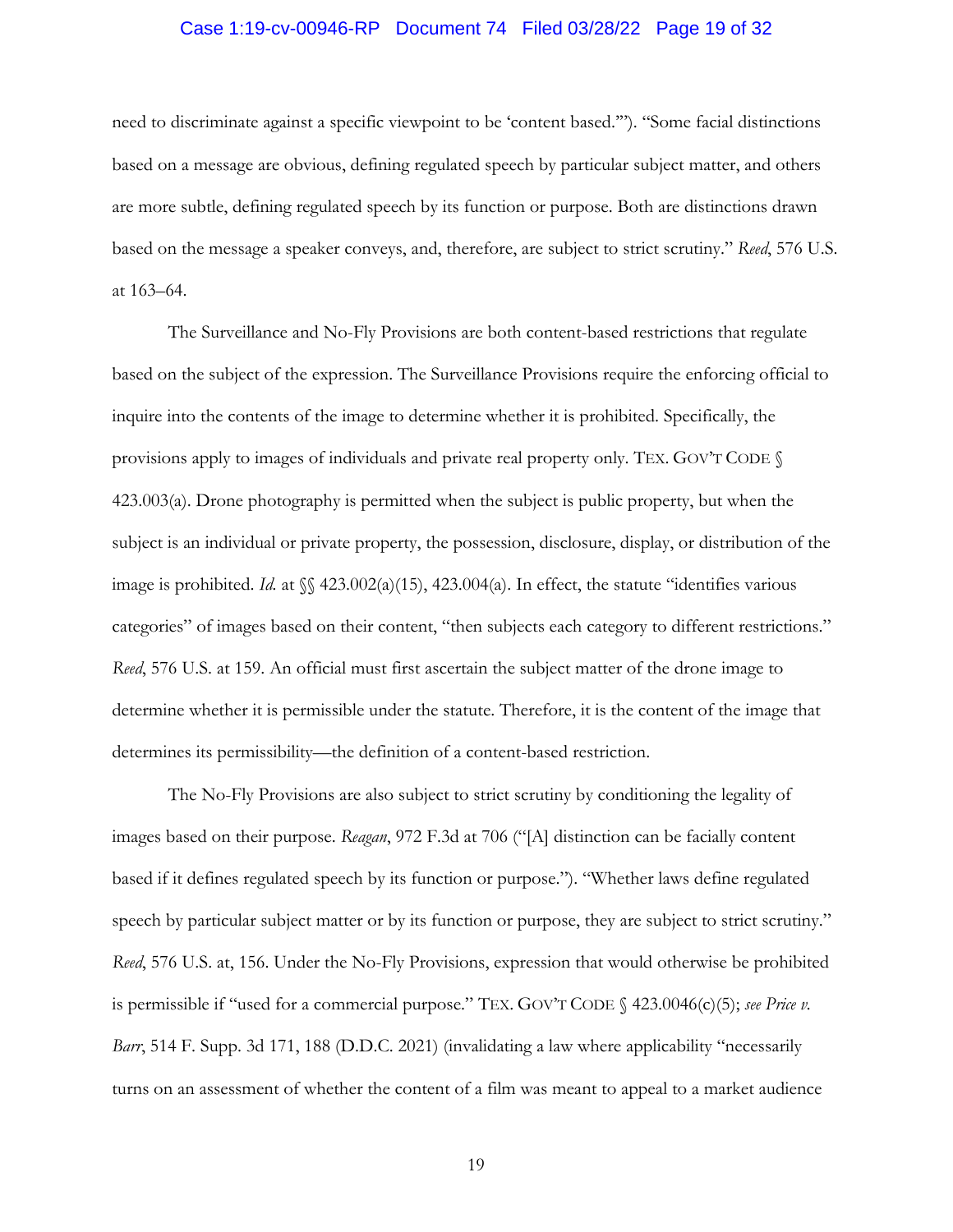## Case 1:19-cv-00946-RP Document 74 Filed 03/28/22 Page 20 of 32

and generate income."); *Sorrell*, 564 U.S. at 564. Indeed, Calzada and Wade both note that, as journalists, they cannot take drone images of Nelson Wolff Stadium and Globe Life Park, respectively. (Calzada Dec., Dkt. 63, at 135; Wade Dec., Dkt. 63, at 171). But Wade was hired by the Rangers to take the very same images of Globe Life Park "for their own public relations purposes"—that he was "not permitted to share . . . with members of the news media." (*Id.*). Here too, then, the purpose determines the legality of the speech. For both the Surveillance and No-Fly Provisions, the subject or purpose of the drone-captured image is the key to its applicability. Thus, both constitute content-based restrictions and trigger strict scrutiny under the First Amendment.

The Surveillance Provisions are separately subject to strict scrutiny as they discriminate based on the identity of the speaker. A regulation may also constitute a content-based restriction if it discriminates between speakers in a way that "disfavors" certain speakers in exercising their First Amendment rights. *Sorrell*, 564 U.S. at 564. The Supreme Court has admonished that "[s]peech restrictions based on the identity of the speaker are all too often simply a means to control content." *Citizens United*, 558 U.S. at 340. Section 423.003 provides an extensive list of individuals whose use of drones is not proscribed. TEX. GOV'T CODE  $\S$  423.002(a)(9). Professors, students, employees of insurance companies, and real estate brokers all appear on this list; journalists do not. (*Id.*). As Plaintiffs note, the same drone image taken legally by a professor would constitute a misdemeanor if captured by a journalist. (Pls.' Mot. Summ. J., Dkt. 63, at 23). The Surveillance Provisions thus discriminate based on the identity of the speaker, and "the Government may commit a constitutional wrong when by law it identifies certain preferred speakers." *Citizens United*, 558 U.S. at 340–41. Therefore, the Court finds that strict scrutiny is the proper standard under which to evaluate these provisions.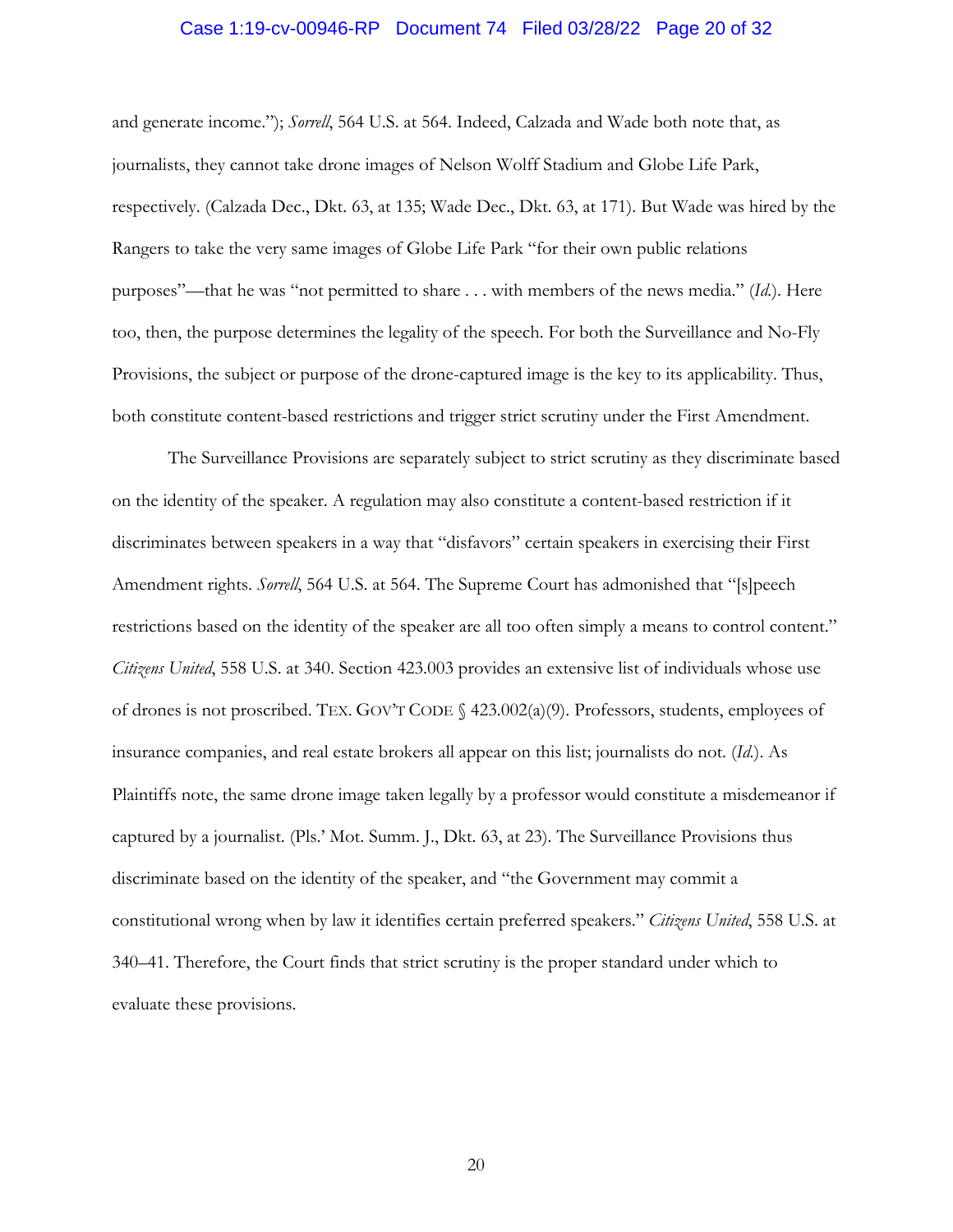### 3. Whether Chapter 423 Survives Strict Scrutiny

 Having found that strict scrutiny is appropriate here, the Court moves on to analyze the challenged portions of Chapter 423 under that standard. Statutes that regulate based on content are "presumptively invalid." *United States v. Stevens*, 559 U.S. 460, 468 (2010) (quoting *United States v. Playboy Entertainment Group, Inc.*, 529 U.S. 803, 817 (2000)). Such laws "may be justified only if the government proves that they are narrowly tailored to serve compelling state interests." *Reed*, 576 U.S. at 163; *see also R. A. V. v. St. Paul*, 505 U.S. 377, 395 (1992); S*imon & Schuster, Inc. v. Members of the N.Y. State Crime Victims Bd.*, 502 U.S. 105, 115 (1991); *Reagan Nat'l Advert. of Austin v. City of Austin*, 972 F.3d 696, 709 (5th Cir. 2020). In other words, the restrictions must be "'actually necessary' to achieve" a compelling interest, *United States v. Alvarez*, 567 U.S. 709, 725 (2012) (quoting *Brown*, 564 U.S. at 799), and "narrowly tailored to achieve that interest," *Reed*, 576 U.S. at 171 (2015) (quoting *Ariz. Free Enter. Club's Freedom Club PAC v. Bennett*, 564 U.S. 721, 734 (2011)). This is a "demanding standard"; content-based restrictions on speech are rarely permitted. *Brown*, 564 U.S. at 799 (quoting *Playboy*, 529 U.S. at 818).

### a. Actually Necessary

 A law restricting speech based on content is not "actually necessary" unless the government establishes that no alternative means would "suffice to achieve its interest." *Alvarez*, 567 U.S. at 726. Accordingly, a state may not regulate speech where it "has available to it a variety of approaches that appear capable of serving its interests, without excluding individuals from" activities protected by the First Amendment. *McCullen v. Coakley*, 573 U.S. 464, 494 (2014). Applying this principle, the Fourth Circuit has invalidated a law that "burdens more speech than necessary" where there was an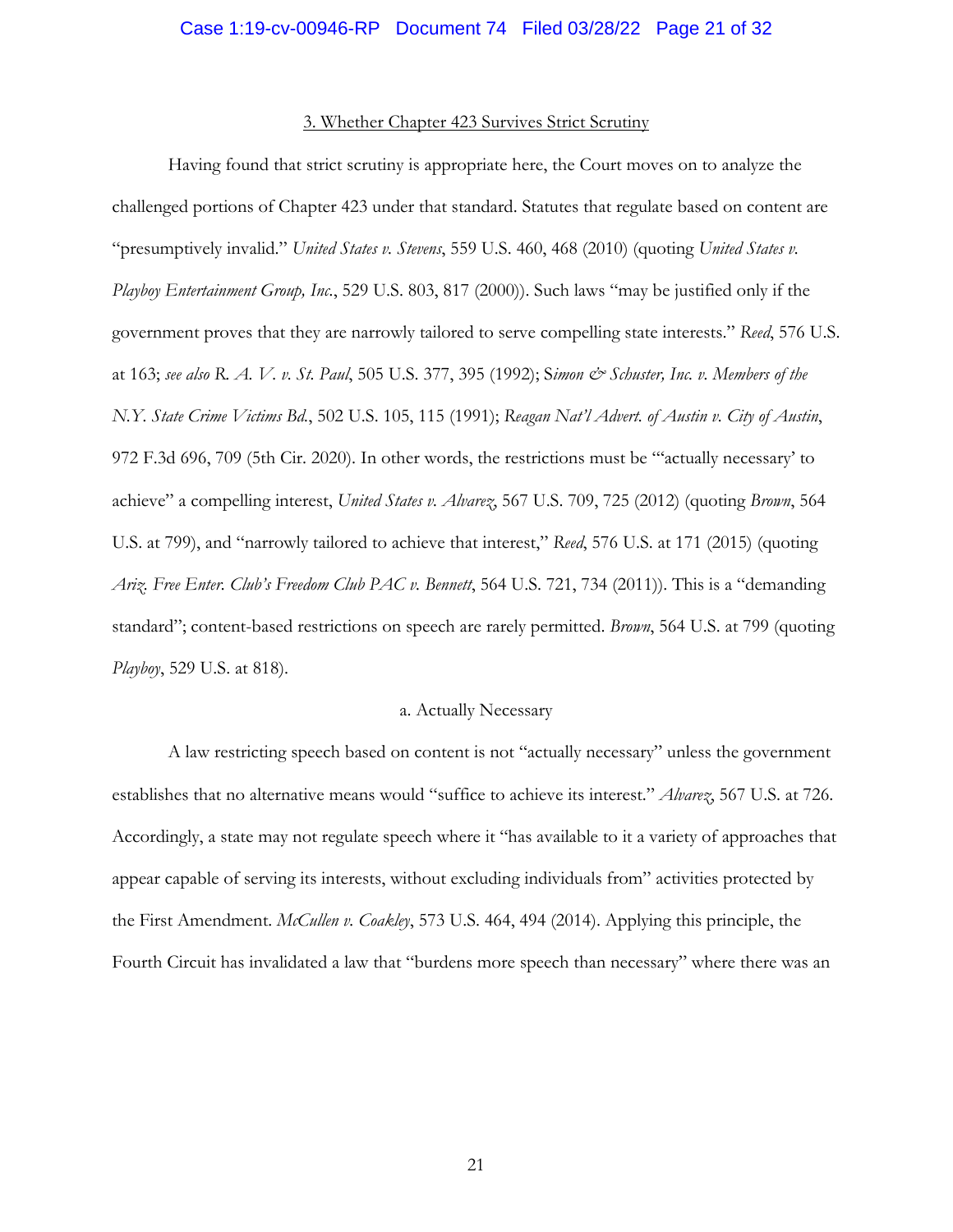# Case 1:19-cv-00946-RP Document 74 Filed 03/28/22 Page 22 of 32

"absence of evidence of a county-wide problem" to justify the law's "county-wide sweep." *Reynolds v. Middleton*, 779 F.3d 222, 231 (4th Cir. 2015).

 Here, Defendants cannot carry their burden to establish that Chapter 423 is "actually necessary" to protect any identified interests. In enacting the law, state legislators claimed the law would protect private property, individual privacy, and the safety of critical infrastructure facilities. House Bill Analysis for HB 912 (May 7, 2013) at 5. (*See* Pls.' Mot. Summ. J., Dkt. 63, at 30). However, Defendants have failed to establish that alternative means are insufficient to sufficiently protect these interests. Plaintiffs note that "Defendants have a variety of tools to protect the privacy and private property of Texans from overly intrusive or dangerous drone use without Chapter 423." (*Id.* at 31). The Texas criminal trespass statute, Texas Penal Code § 30.05(a); Texas Transportation or Administrative Code; recording and voyeurism statutes, TEX. PENAL CODE ANN §§ 21.15–.17 (West 2020); and tort claims including intrusion upon seclusion, *Valenzuela v. Aquino*, 853 S.W.2d 512, 513 (Tex. 1993), all have been or could be used to protect the privacy of individuals from UAV recordings. (*See* Mathis Answers, Dkt. 63, at 58 –59; McCraw Answers, Dkt. 63, at 72– 73). As to safety of critical facilities, it is already a felony under Texas law to knowingly damage, impair, or interrupt a critical infrastructure facilities. TEX. GOV'T CODE §§ 424.051, 424.052. Having failed to identify any interest that is unprotected absent Chapter 423, Defendants cannot establish that this provision is "actually necessary." Indeed, "[m]ere speculation of harm does not constitute a compelling state interest." *Consol. Edison Co. v. Pub. Serv. Comm'n*, 447 U.S. 530, 543 (1980). As such, the Court finds that Chapter 423 is not actually necessary to achieve any identified interest of the government.

### b. Narrowly Tailored

Defendants have also failed to establish that Chapter 423 is narrowly tailored to address the purported interests it asserts. "[I]t is the rare case in which a State demonstrates that a speech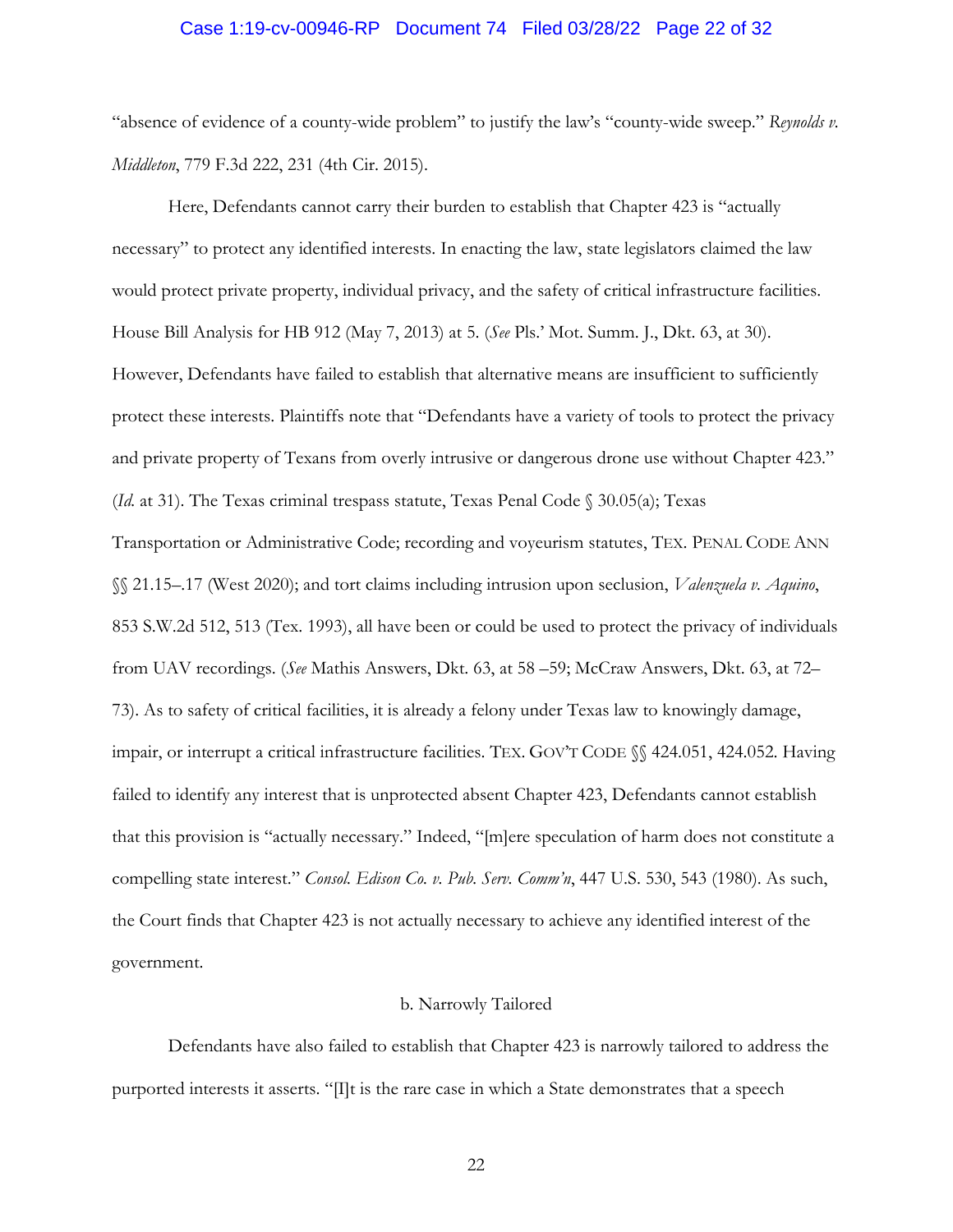# Case 1:19-cv-00946-RP Document 74 Filed 03/28/22 Page 23 of 32

restriction is narrowly tailored to serve a compelling interest." *Williams-Yulee v. Fla. Bar*, 575 U.S. 433, 444 (2015). The government may only ever infringe rights protected by the First Amendment by "means that are neither seriously underinclusive nor seriously overinclusive." *Brown*, 564 U.S. at 805; *see Reynolds*, 779 F.3d at 231 (invalidating ordinance that applied to "all County roads, regardless of location or traffic volume . . . thus "prohibit[ing] *all* [expressive conduct] even where those activities would not be dangerous.). Plaintiffs assert, and the Court agrees, that Chapter 423 is both overinclusive (and overbroad) and underinclusive, and so cannot be narrowly tailored as required by the First Amendment.

The Surveillance and No-Fly Provisions are overinclusive and thus overbroad because they "unnecessarily circumscribe[s] protected expression," *Republican Party of Minn. v. White*, 536 U.S. 765, 775 (2002)). Plaintiffs have established that Chapter 423 effectively outlaws the use of UAVs for newsgathering on private property—constituting 95 percent of the state. *See* Inst. Renewable. Nat. Res., Texas Land Trends, Tex. A&M, https://txlandtrends.org/files/lt-2014-factsheet.pdf. TEX. GOV'T CODE § 423.003. As Plaintiffs note, the Surveillance Provisions "prevent[] journalists from using drones to record many scenes that could be recorded from a helicopter, or that anyone standing on public property could easily see and record." (Pls.' Mot. Summ. J., Dkt. 63, at 33). Wade explains that "even if I am physically over public property, I am violating the law by documenting private real property or a person on that property." (Wade Decl., Dkt. 63, at 170). Similarly, the No-Fly Provisions proscribe use of drones even when they "indisputably do[] not pose the risks that the State claims." (Pls.' Mot. Summ. J., Dkt. 63, at 33). In particular, restrictions on recording empty stadiums seem to belie explanation, and Defendants have done nothing to alter this impression. (*Id.*  at 33–34). Accordingly, Chapter 423 is unconstitutionally overbroad, as "a substantial number of its applications are unconstitutional, judged in relation to the statute's plainly legitimate sweep." *United*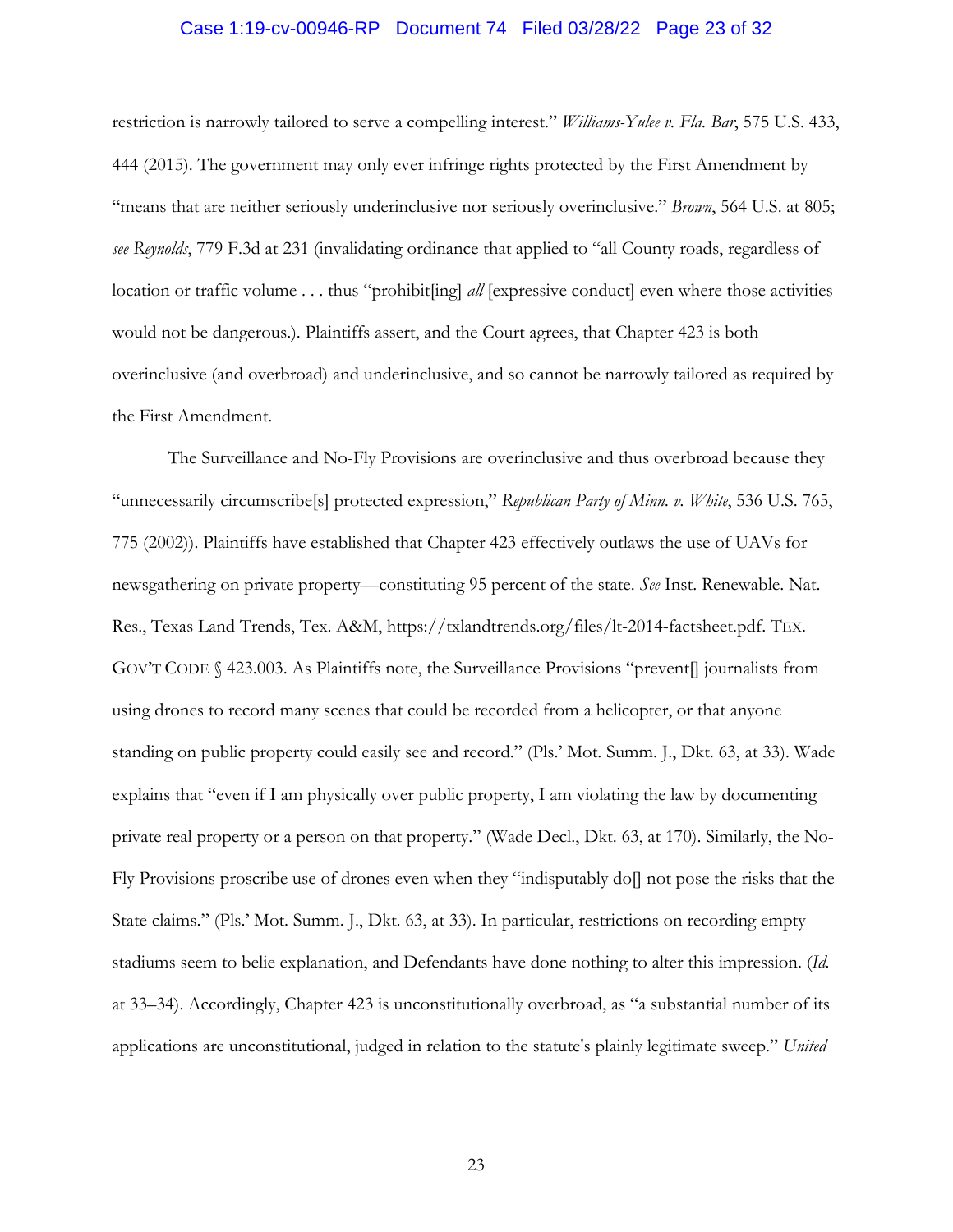## Case 1:19-cv-00946-RP Document 74 Filed 03/28/22 Page 24 of 32

*States v. Stevens*, 559 U.S. 460, 473 (2010) (quoting *Wash. State Grange v. Wash. State Republican Party*, 552 U.S. 442, 449 n.6 (2008)).

The Surveillance and No-Fly Provisions are also underinclusive based on their carve-outs for uses of UAVs that pose the same risks as would drone journalism. If the interests in privacy and safety were indeed sufficient to uphold the law, the exceptions included in Chapter 423 would "leav[e] appreciable damage to [the government's] interest unprohibited." *Reed*, 576 U.S. at 172. The Surveillance Provisions exclude 21 uses of drones, none of which obviate the purported privacy concerns of newsgathering. As such, the exceptions "raise[] serious doubts about whether the government is in fact pursuing the interest it invokes, rather than disfavoring a particular speaker or viewpoint," *Brown*, 564 U.S. at 802. As to the No-Fly Provisions, the exemption of drone photography for "commercial purposes" appears divorced from any asserted interest in safety or privacy. TEX. GOV'T CODE § 423.0045(c). Defendants have failed to address the Court's previously raised "questions as to how these government interests could be threatened by newsgathering but not by commercial interests." (Order, Dkt. 52, at 24). As Plaintiffs note, "[t]he government's interests were threatened no more when Wade was hired by the Texas Rangers to take drone images of their new baseball stadium for commercial purposes than when he tried to do the same thing for journalism purposes." (Pls.' Mot. Summ. J., Dkt. 63, at 35; Wade Decl., Dkt. 63, at 170–72). Finding the provisions at issue both overbroad and underinclusive, the Court finds that Chapter 423 is not narrowly tailored to any governmental purpose. Because the Surveillance and No-Fly Provisions are not actually necessary nor narrowly tailored, they cannot withstand strict scrutiny. As such, the Court finds that Chapter 423 violates the First Amendment.

### **D. Void for Vagueness**

Plaintiffs claim that the Surveillance and No-Fly Provisions are unconstitutional for the independent reason that they are void for vagueness. Having found Plaintiffs are entitled to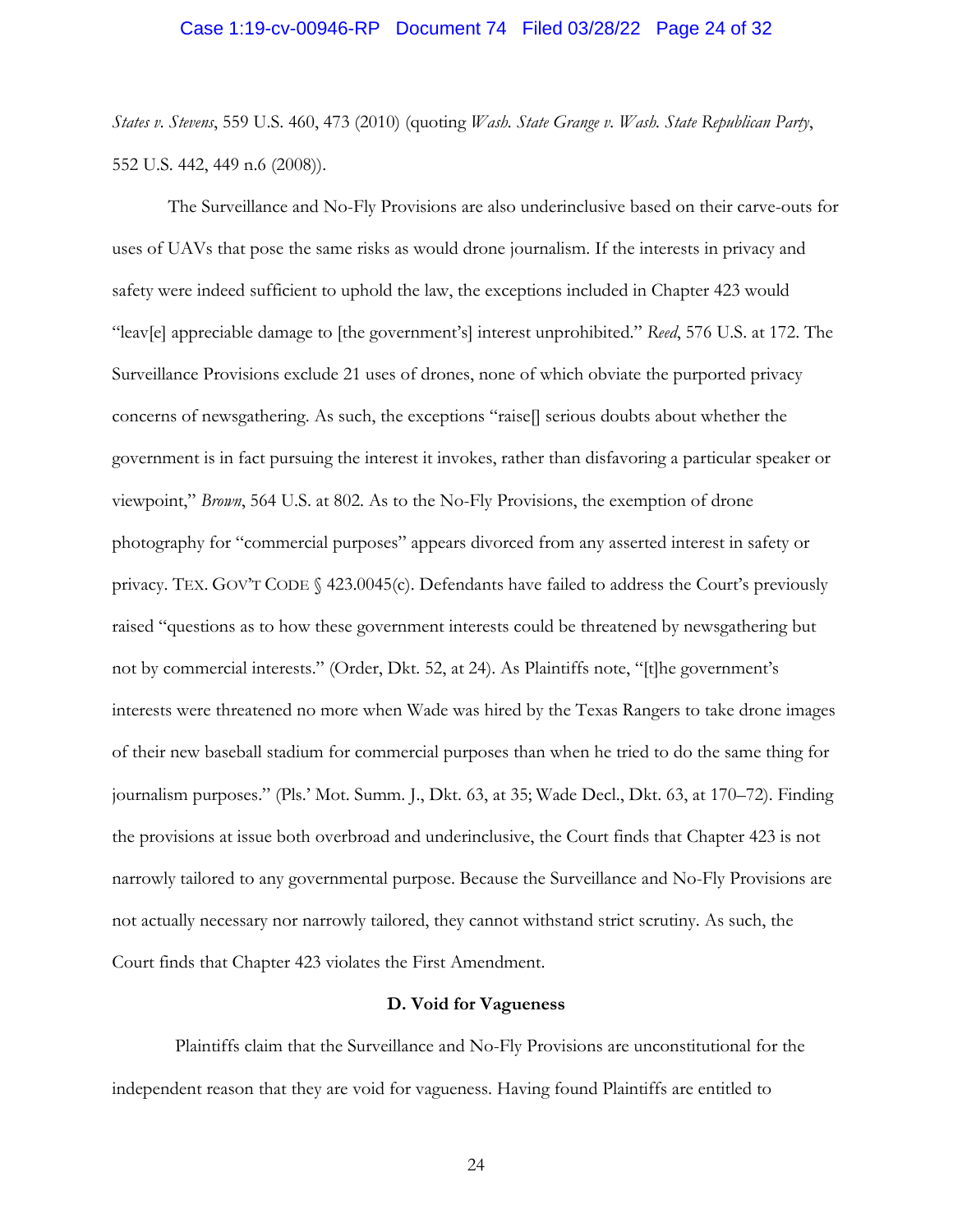# Case 1:19-cv-00946-RP Document 74 Filed 03/28/22 Page 25 of 32

summary judgment on the basis of their First Amendment claim alone, the Court need not address this argument. However, to avoid any confusion, and given the extensive briefing by the parties on this issue, the Court will briefly address why Chapter 423's vagueness as to the terms "surveillance" and "commercial purposes" separately renders it unconstitutional.

A more stringent vagueness test applies where a law "interferes with the right of free speech." *Hoffman Estates v. Flipside*, 455 U.S. 489, 499 (1982). Such laws may be constitutionally infirm where they "encourage arbitrary and discriminatory enforcement," *Kolender v. Lawson*, 461 U.S. 352, 357 (1983), or "have the capacity 'to chill constitutionally protected conduct, especially conduct protected by the First Amendment."" *Roark & Hardee LP v. City of Austin*, 522 F.3d 533, 546 (5th Cir. 2008) (quoting *United States v. Gaudreau*, 860 F.2d 357, 360 (10th Cir.1988)). "A law is unconstitutionally vague if it (1) fails to provide those targeted by the statute a reasonable opportunity to know what conduct is prohibited, or (2) is so indefinite that it allows arbitrary and discriminatory enforcement." *Women's Med. Ctr. of Nw. Haus. v. Bell*, 248 F.3d 411, 421 (5th Cir. 2001). This test demands that statutes affecting speech explain precisely what conduct they are proscribing. *See Edwards v. South Carolina*, 372 U.S. 229, 236 (1963). "Due Process proscribes laws so vague that persons 'of common intelligence must necessarily guess at [their] meaning and differ as to [their] application.'" *Bell*, 248 F.3d 411 at 421 (alterations in original) (quoting *Smith v. Goguen*, 415 U.S. 566, 572 n.8 (1974)). In other words, the government may regulate conduct that affects speech "only with narrow specificity." *NAACP v. Button*, 371 U.S. 415, 433 (1963). A law must not be so vague that it fails to provide "fair notice of conduct that is forbidden or required." *FCC v. Fox TV Stations, Inc.*, 567 U.S. 239, 253 (2012).

## 1. Surveillance

Chapter 423 does not provide a definition of "surveillance," nor do Defendants put forth a single definition. (Defs.' Mot. Summ. J., Dkt. 65, at 21). Plaintiffs therefore turn to dictionary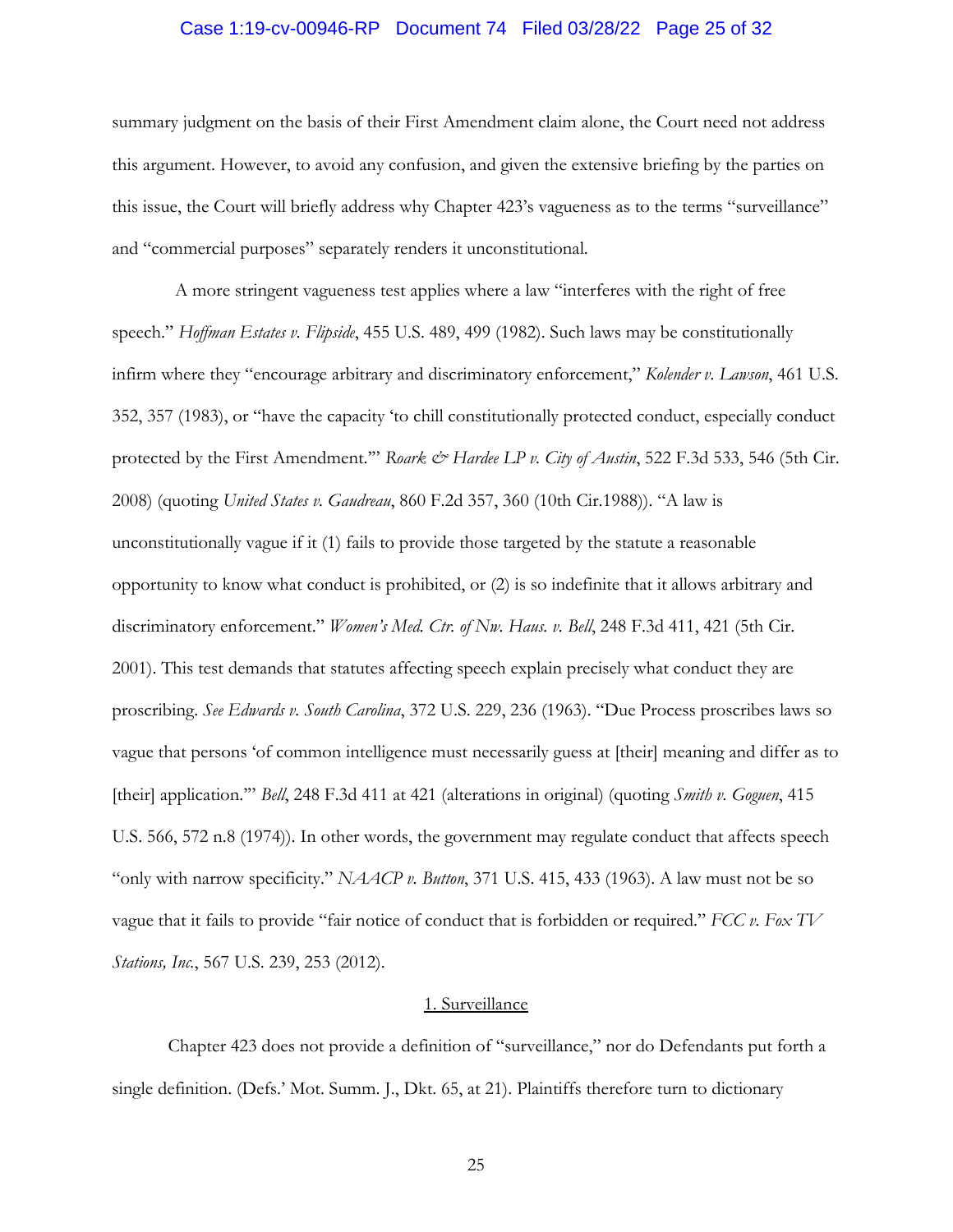# Case 1:19-cv-00946-RP Document 74 Filed 03/28/22 Page 26 of 32

definitions, noting the inconsistencies between them. (Pls.' Mot. Summ. J., Dkt. 63, at 39) ("Surveillance can involve 'close observation or listening of a person or place in the hope of gathering evidence.' Surveillance, BLACK'S LAW DICTIONARY (11th ed. 2019). Or it might be as broad as the 'act of observing or the condition of being observed.' Surveillance, AMERICAN HERITAGE DICTIONARY (2019), www.ahdictionary.com. Either might include journalism."). Defendants further provide that surveillance may mean "the careful watching of a person or place, especially by the police or army, because of a crime that has happened or is expected," CAMBRIDGE DICTIONARY, https://dictionary.cambridge.org/us/dictionary/english/surveillance (last visited July 9, 2021); "a watch kept over a person, group, etc., especially over a suspect, prisoner, or the like[;] . . . continuous observation of a place, person, group, or ongoing activity in order to gather information," DICTIONARY.COM, https://www.dictionary.com/browse/surveillance (last visited July 9, 2021); or "the process of carefully watching a person or place that may be involved in a criminal activity." MACMILLAN DICTIONARY,

https://www.macmillandictionary.com/us/dictionary/american /surveillance (last visited July 9, 2021). (Defs.' Mot. Summ. J., Dkt. 65, at 21). None of these definitions conclusively includes or excludes journalism, and none is found within the statute.

Defendants themselves double down on their refusal to define the term and its applicability to journalism, stating that "'journalism' . . . may or may not constitute 'surveillance,' . . . depend[ing] on factual determinations by a jury." (Mathis Answers, Dkt. 63, at 60; Mathis Answers, Dkt. 63, at 75). Defendants claim that "surveillance" is distinct from "observation," because it "involves prolonged time periods and/or some degree of surreptitiousness or invasion of one's expectation that they are not being watched. (Defs.' Mot. Summ. J., Dkt. 65, at 21). But this contention only highlights the vagueness in the word's meaning, for it in no way clarifies whether journalism is covered. Defendants further claim that the intent requirement in Chapter 423 is the operative word,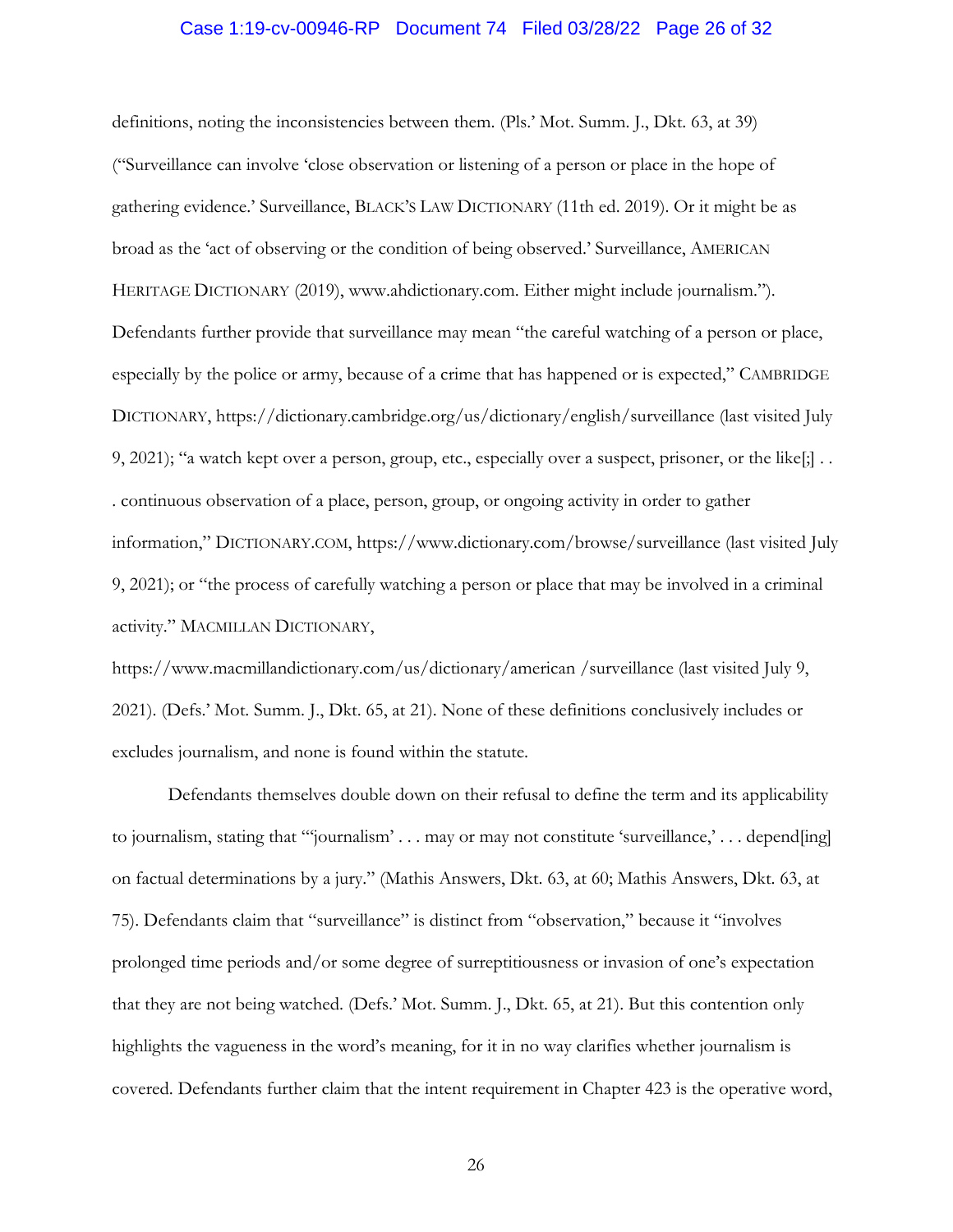# Case 1:19-cv-00946-RP Document 74 Filed 03/28/22 Page 27 of 32

and that persons who do not "intend" to surveil, or do not intend to surveil individuals or private property more specifically, are not liable under the statute. (Defs.' Mot. Summ. J., Dkt. 65, at 22). But without knowing what constitutes surveillance it is impossible to know whether one's intention constitutes that prohibited activity. These arguments cannot save a fatally vague statutory term.

Plaintiffs provide uncontroverted evidence that the uncertainty surrounding the term "surveillance" dissuades journalists from engaging in UAV photography, chilling their speech. Pappalardo stated that he is "concerned that using a [drone] for journalistic purpose would put [him] at risk of criminal [or civil] penalties," and so he has "not flown the drone to report any stories in Texas, including many that would have carried great urgency or public importance." (Pappalardo Decl., Dkt. 63, at 152). Wade noted that the definition could be construed "broad[ly] enough to include [his] work as a journalist," leading him to believe his work is prohibited under the law. (Wade Decl., Dkt. 63, at 166–67). Calzada is "very wary when [flying his drone], and choose[s] not to fly if law enforcement is anywhere in the vicinity" for the same reason. (Calzada Decl., Dkt. 63, at 134). He stated that his expression was "chilled" by Chapter 423 "by causing [him] to be at risk of civil and criminal liability when [he] photograph[s] important scenes related to news stories using [his] UAS." (Calzada Decl., Dkt. 63, at 136). TPA member *The Dallas Morning News* instituted a policy against using any drone photography. (Wade Decl., Dkt. 63, at 167–68). This Court has previously stated that the "multiple possible broad dictionary definitions from Plaintiffs, and no clarity offered from Defendants" leads to the conclusion that the term "surveillance" is unconstitutionally vague. (Order, Dkt. 52, at 21–22). Because Defendants have produced no evidence to alter that impression, the Court finds that Chapter 423 is unconstitutionally vague in its use of the "surveillance" term.

# 2. Commercial Purposes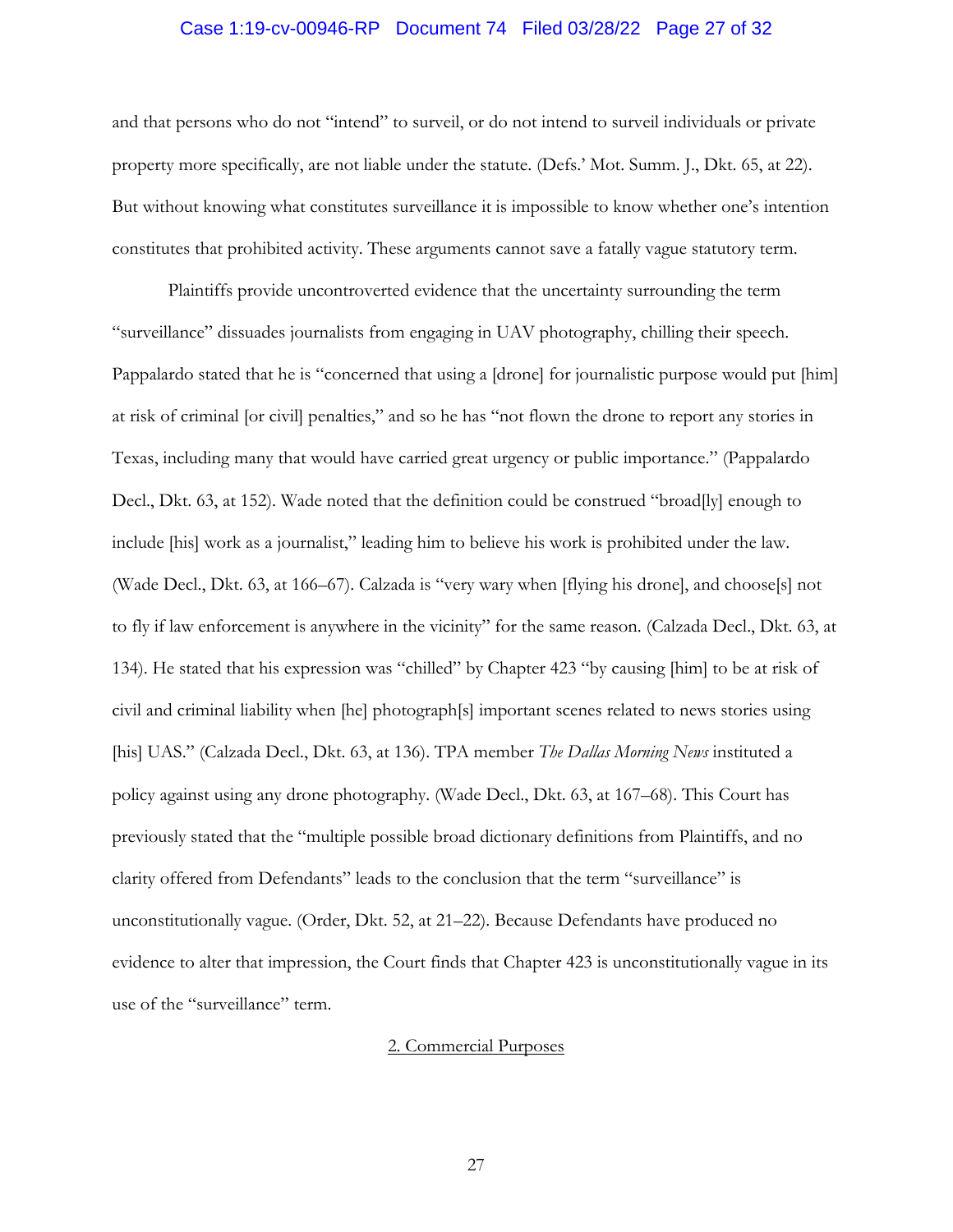# Case 1:19-cv-00946-RP Document 74 Filed 03/28/22 Page 28 of 32

Plaintiffs also claim that the No-Fly Provisions' use of the term "commercial purposes" is unconstitutionally vague, leaving journalists unable to discern whether their use of UAV photography will expose them to criminal or civil enforcement. (Pls.' Mot. Summ. J., Dkt. 63, at 41). Chapter 423 exempts from the No-Fly Provisions "unmanned aircraft that [are] being used for a commercial purpose." TEX. GOV'T CODE  $\mathcal{S}$  423.0045(c)(1)(E); 423.0046(c)(5). The statute does not define the term "commercial," and dictionary definitions do not provide conclusive guidance as to whether photojournalism is included in the definition. As Plaintiffs note, "commercial" may be limited to the "buying or selling of goods." Commercial, BLACK'S LAW DICTIONARY (11<sup>th</sup> ed. 2019). It may also refer more broadly to any moneymaking pursuit. *See, e.g.*, CAMBRIDGE ACADEMIC CONTENT DICTIONARY; MACMILLAN DICTIONARY. And within the field of journalism, photojournalism is considered "editorial" rather than "commercial." (Ramsess Decl., Dkt. 63, at 157; Wade Decl., Dkt. 63, at 166). Depending on the definition selected, then, photojournalism may or may not be included—a prime example of a vague statute.

Defendants attempt to avoid the vagueness challenge on this term by noting that Chapter 423 incorporates Part 107 of the Federal Aviation Regulations, which cover UAV news photography. (Defs.' Mot. Summ. J., Dkt. 65, at 26). Not only does the text of the statute fail to state that it is adopting the definitions from the FAA regulation, but the term "commercial" is used or defined nowhere in that regulation. *See* 14 C.F.R. pt. 107. Therefore, this reference does nothing to reduce the uncertainty surrounding the term. Defendants cite to several webpages, again not referenced in Chapter 423, as examples of what may or may not be included in the meaning of "commercial." (Defs.' Mot. Summ. J., Dkt. 65, at 26). But this multi-step process of implication and guesswork again only underscores the lack of clarity in the statute itself. Defendants are left with the assertions by Mathis and McCraw that journalism "may or may not constitute activity undertaken for a 'commercial purpose' depending on the facts and circumstances of the alleged conduct, including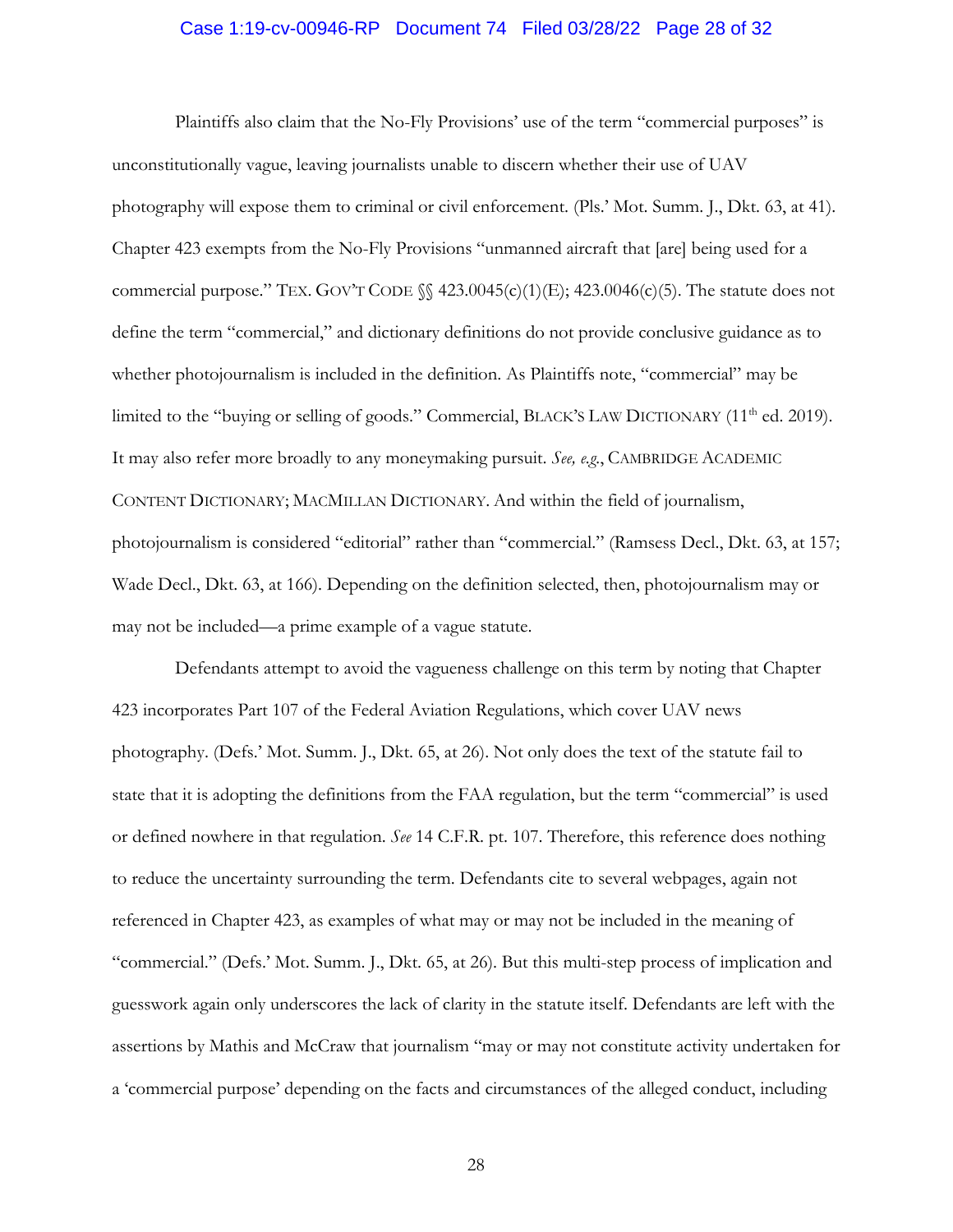## Case 1:19-cv-00946-RP Document 74 Filed 03/28/22 Page 29 of 32

the intent of the alleged actor," (Mathis Answers, Dkt. 63, at 62; McCraw Answers, Dkt 63, at 76), and the similar claim by Mau that he "has never contended one way or the other as to what constitutes a 'commercial purpose' for the purpose of this statute," (Mau Answers, Dkt. 63, at 89). The lack of clarity from enforcing officials lends credence to Plaintiffs' fears of arbitrary enforcement. Thus, the Court finds that the No-Fly Provisions are unconstitutionally vague in their use of the term "commercial purposes."

### **IV. MOTION TO INTERVENE**

East Texas Ranch, L.P. ("Movant") seeks to intervene both by right and permissively. (Mot. Intervene, Dkt. 60, at 1). For the following reasons, the Court finds that Movant is not entitled to intervene by right and declines to exercise its discretion to permit it to intervene.

## **A. Intervention by Right**

Intervention by right is governed by Federal Rule of Civil Procedure 24(a). To intervene by right, the prospective intervenor either must be "given an unconditional right to intervene by a federal statute," Fed. R. Civ. P.  $24(a)(1)$ , or must meet each of the four requirements of Rule  $24(a)(2)$ :

(1) the application for intervention must be timely; (2) the applicant must have an interest relating to the property or transaction which is the subject of the action; (3) the applicant must be so situated that the disposition of the action may, as a practical matter, impair or impede his ability to protect that interest; (4) the applicant's interest must be inadequately represented by the existing parties to the suit.

*Texas v. United States*, 805 F.3d 653, 657 (5th Cir. 2015). "Although the movant bears the burden of establishing its right to intervene, Rule 24 is to be liberally construed." *Id*. (citations omitted). "Federal courts should allow intervention where no one would be hurt and the greater justice could be attained." *Sierra Club v. Espy*, 18 F.3d 1202, 1205 (5th Cir.1994) (internal quotation marks omitted). However, the Fifth Circuit has also cautioned courts to be "circumspect about allowing intervention of right by public-spirited citizens in suits by or against a public entity for simple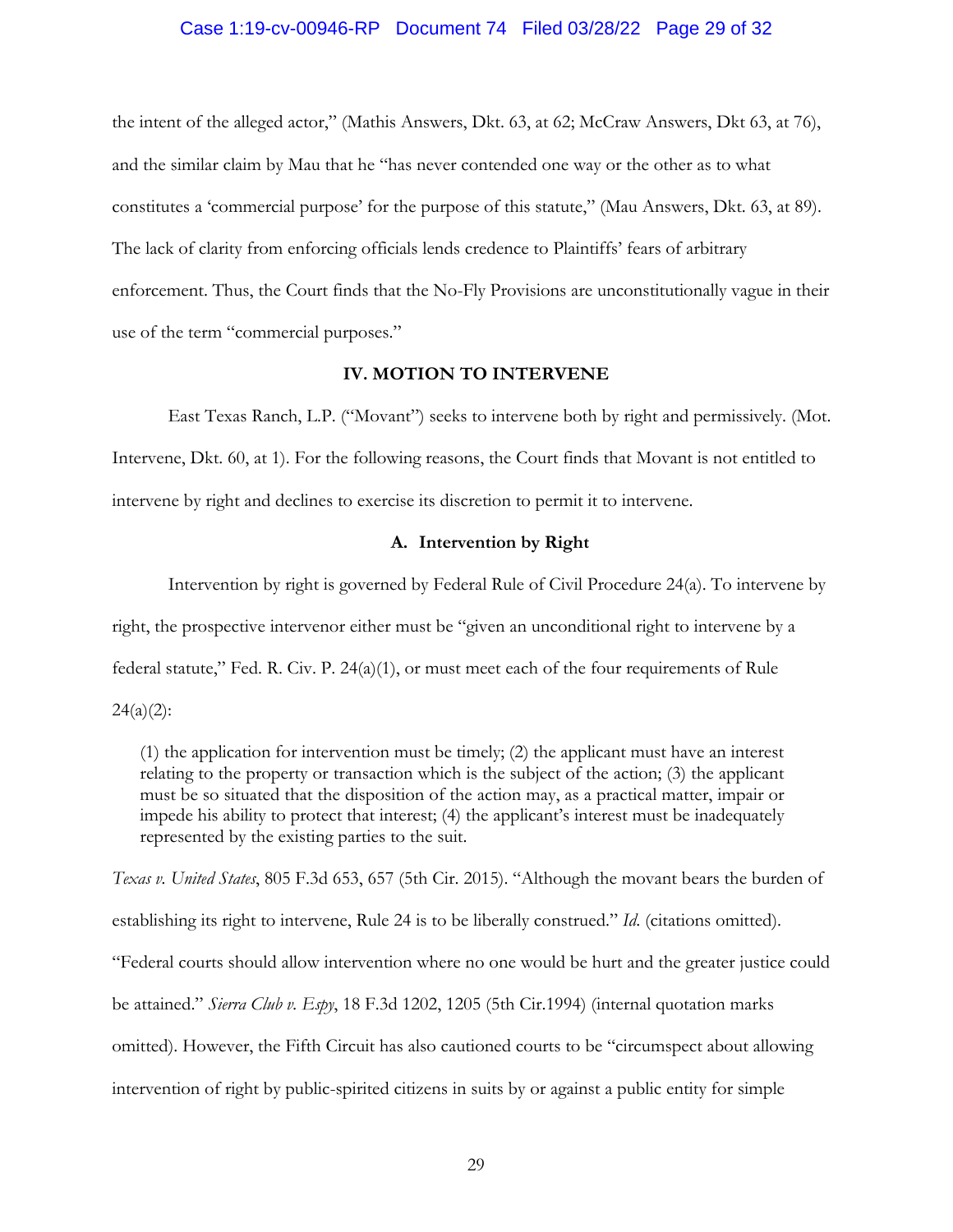# Case 1:19-cv-00946-RP Document 74 Filed 03/28/22 Page 30 of 32

reasons of expediency and judicial efficiency." *City of Hous. v. Am. Traffic Sols., Inc.*, 668 F.3d 291, 294 (5th Cir. 2012).

 Plaintiffs argue that Movant fails to demonstrate how its ability to protect its interests would be impaired by resolution of this matter, as required by Rule 24(a)(3). (Resp. Mot. Intervene, Dkt. 64, at 2). Because the Court finds that Movant does not meet this prong of Rule  $24(a)(3)$ , the Court need not analyze the remaining factors. Rule 24(a)(3) requires that an applicant to intervene "be so situated that the disposition of the action may, as a practical matter, impair or impede his ability to protect that interest." F. R. Civ. P. 23(a)(3). Impairment "does not demand that the movant be bound by a possible future judgment." *Brumfield v. Dodd*, 749 F.3d 339, 344 (5th Cir. 2014). A prospective intervenor "must demonstrate only that the disposition of the action 'may' impair or impede their ability to protect their interests." *Id.* at 344; *see also Grutter*, 188 F.3d at 399.

 According to Movant, Chapter 423 "involves current and ongoing unconstitutional takings of his property without due process" by "presum[ing] that [drones] . . . will be flown into privatelyowned airspace," thereby creating "*de facto* easements into [its] privately-owned airspace." (Mot. Intervene, Dkt. 60, at 3). In addition, it claims that Chapter 423 "renders trespass lawful" and violates the takings provision of the Texas Constitution. (*Id.* at 4). While Movant may have viable claims as to these issues, they are at best tangentially related to the case at bar. Both the instant action and Movant's claims involve constitutional challenges to Chapter 423, but the similarities end there. Intervention is not required simply by virtue of challenging the same law. The resolution of this action will in no way impact Movant's ability to protect its rights in a separate action. Thus, the Court finds that Movant is not entitled to intervention by right under Rule  $24(a)(3)$ .

### **B. Permissive Intervention**

 On a timely motion, a court may permit anyone to intervene who has a claim or defense that shares with the main action a common question of law or fact. Fed. R. Civ. P. 24(b)(1)(B).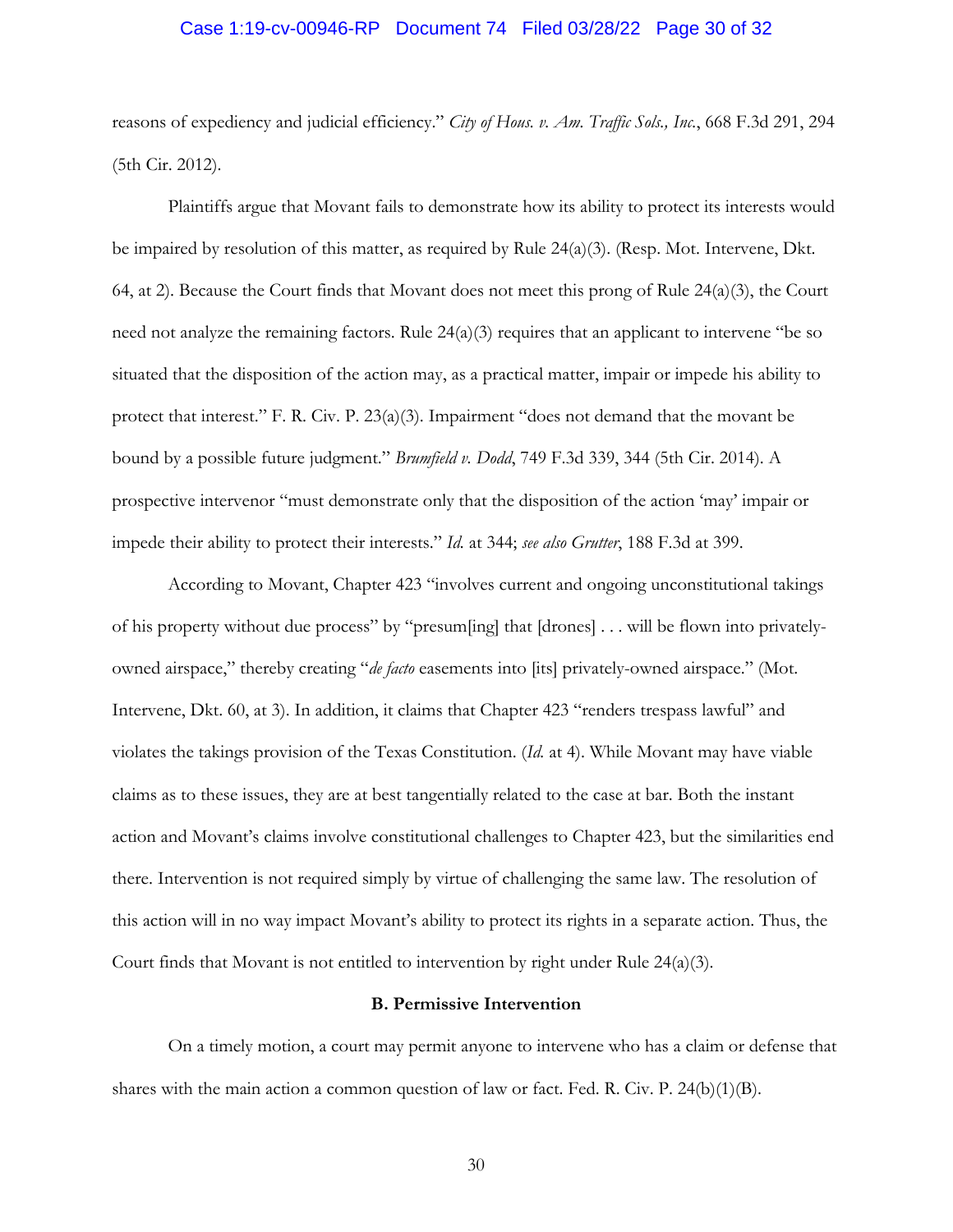# Case 1:19-cv-00946-RP Document 74 Filed 03/28/22 Page 31 of 32

Permissive intervention "is wholly discretionary . . . even though there is a common question of law or fact." *NOPSI*, 732 F.2d at 470–71. The relevant factors to consider are whether the motion was timely, whether the would-be intervenor's claim or defense shares a common question of law or fact with the main action, and whether the intervention will cause undue delay or prejudice. Fed. R. Civ. P. 24(b); *League of United Latin Am. Citizens, Council No. 4434 v. Clements*, 884 F.2d 185,189 n.2 (5th Cir. 1989).

The Court finds that permissive intervention is inappropriate here. Movant asserts that "its claims and affected interests involve common questions of law or fact with this action." (Mot. Intervene, Dkt. 60, at 5–6). As discussed above, there are no questions of law or fact common to both the main action and Movant's claims. The instant action is a First Amendment challenge to Chapter 423; Movant seeks to bring Fifth and Fourteenth Amendment takings claims. (*See* Compl., Dkt. 1; Mot. Intervene, Dkt. 60). The similarities reach only so far as the law being challenged. The Court agrees with Plaintiffs that their "constitutional challenge is entirely different than that [Movant] wishes to interject in this case." (Resp. Mot. Intervene, Dkt. 64, at 3). Furthermore, Plaintiffs correctly note that Movant waited until after the close of discovery and extensive briefing in this case, and as such was untimely and would prejudice the interests of the parties. (*Id.* at 3–4). The Court therefore declines to exercise its discretion to permit Movant to intervene under Rule 24(b)(2). Movant's motion to intervene is denied.

#### **V. CONCLUSION**

For these reasons, the Court **ORDERS** as follows.

**IT IS ORDERED** that Plaintiffs' motion for summary judgment, (Dkt. 63), is **GRANTED**.

**IT IS FURTHER ORDERED** that TEX. GOV'T CODE §§ 423.002, 423.003, 423.004,